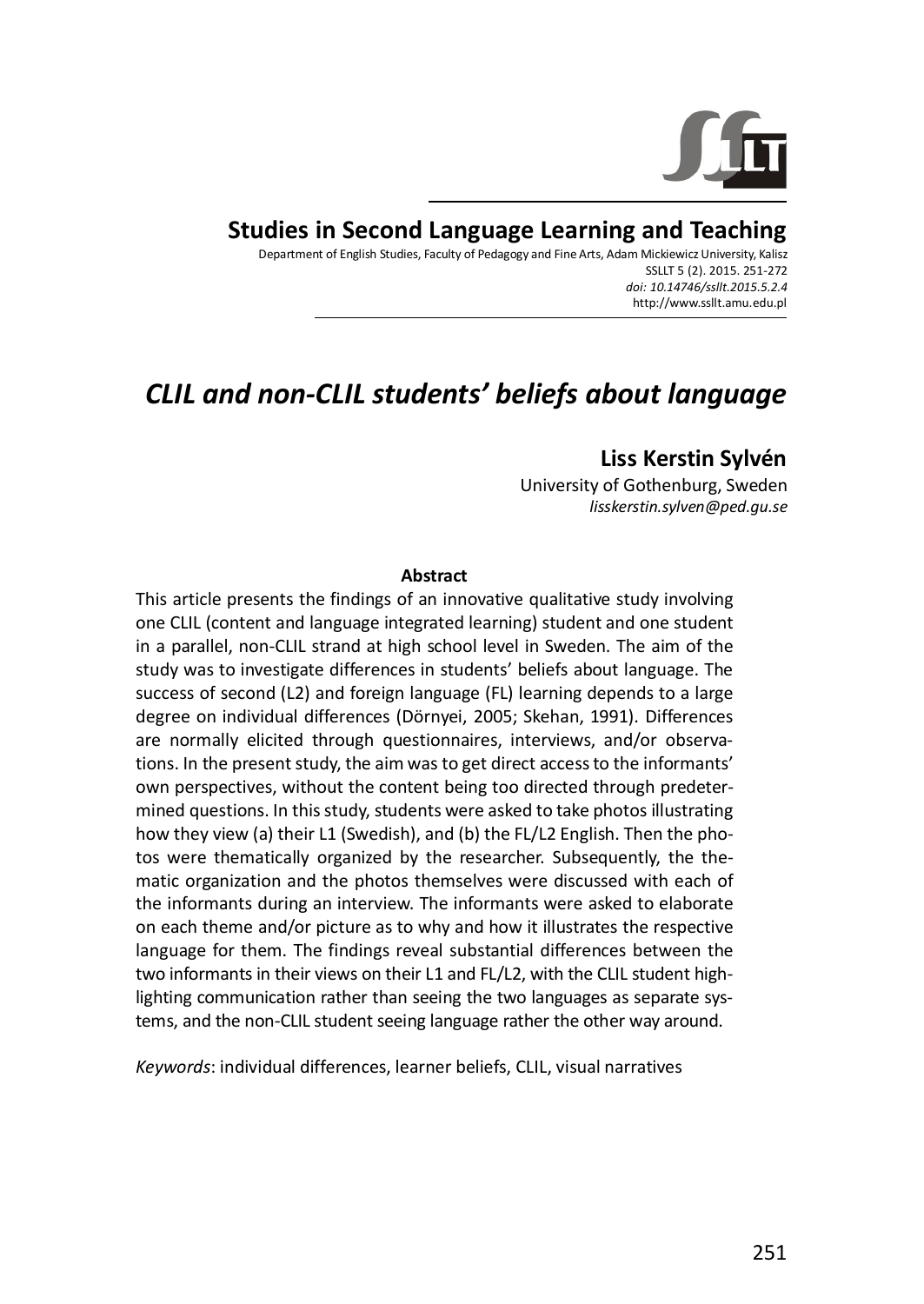#### **1. Introduction**

The role of individual differences (IDs) in language learning has been recognized for a long time. Dörnyei (2005) identifies *creativity, willingness to communicate*, *aptitude*, *motivation*, *self-esteem*, *language learning styles* and *strategies*, *personality traits*, *anxiety*, and *learner beliefs* as the most salient IDs to take into account when trying to understand the process of second (L2) and foreign language (FL) learning. For this paper, the ID *learner beliefs* is the focus of the study, as illustrated in learners' photographs and narrated in the subsequent interviews.

The growing interest in learner beliefs in the area of language learning is evidenced, among other things, in the increasing number of publications taking into account both teacher and learner (Barcelos & Kalaja, 2011; Ellis, 2008; Ferreira Barcelos & Kalaja, 2013; Kalaja, Menezes, & Barcelos, 2008; see also Barcelos, this volume). All these studies add pieces to the patchwork of understanding the importance of learner beliefs, what they are, how they interact with other IDs and factors relevant for language learning, and how best to deal with them. The present study aims at filling a gap in this field of research, namely, how FL/L2 learners perceive their first language (L1) and their FL/L2 (in this context English) through the camera lens.

Content and language integrated learning (CLIL) is an umbrella term covering methods used in educational settings to combine the teaching of a subject, such as history or biology, with the learning of an FL/L2 (Marsh, 2002; Tedick & Cammarata, 2012). In the Swedish context, English is by far the most common target language used in CLIL. English is also frequently encountered in Swedish everyday life, and there is an ongoing debate whether it should be considered as an L2 or an FL in Sweden (Hyltenstam, 2004; Viberg, 2000). Officially, it is still seen as an FL, even though for certain individuals, it may very well be an L2 (Sundqvist & Sylvén, 2014). As a consequence, when referring to English in this paper, the abbreviation FL/L2 is used. As we know very little about learner beliefs in connection with CLIL, the present study aims at investigating any possible differences in students' views on language by using a qualitative approach involving one CLIL student and one student in a parallel, non-CLIL (where the L1 Swedish is used as the medium of instruction, and the FL/L2 English is studied as a separate subject) strand in upper secondary school in Sweden. The intent is to gain insights into the thoughts about language among adolescent FL/L2 learners in order to identify possible underlying assumptions that might influence the language learning process and further add to our understanding of CLIL and non-CLIL students.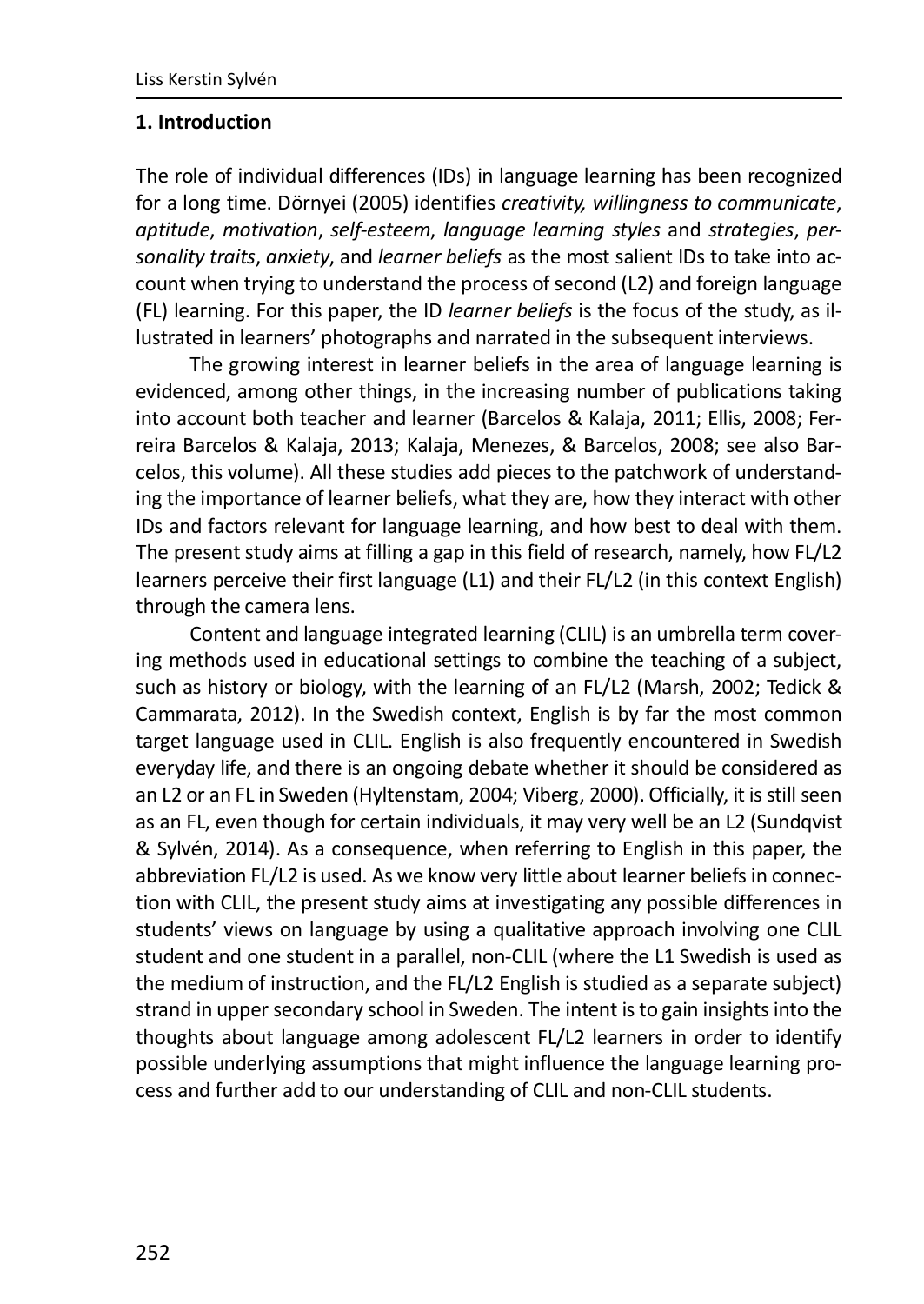#### **2. Theoretical and contextual framework**

#### **2.1. Content and language integrated learning (CLIL)**

Learning an FL is most likely easiest when surrounded by people using that language and in an environment where the FL is virtually the only means at hand to make oneself understood. Under such circumstances, large amounts of authentic language input are available for the learner, as well as opportunities for output and interaction with others in the FL. All these factors, input, output, and interaction, are considered vital for successful learning to take place (e.g., Gass, 1997; Long, 1981). Such ideal conditions, however, are rarely available for the individual FL learner, who rather has to settle for language classes offered in an educational setting. The immersion method in Canada (Genesee, 1987) and, later, CLIL in Europe (Marsh, 2002) and elsewhere (Lin & Man, 2010) are approaches which aim to increase the amount of both input, output, and interaction for FL learners by using the FL as the medium of instruction in school subjects such as biology, history, and mathematics.

Immersion, CLIL and other types of bilingual education have attracted a great deal of interest from the research community, evident not least from the number of edited volumes (Dalton-Puffer, Nikula, & Smit, 2010; Mehisto, Marsh, & Frigols Martín, 2008; Ruiz de Zarobe, Sierra, & Gallardo del Puerto, 2011), specialist journals and symposia as well as thematic strands devoted to CLIL at large international conferences. The principle aim of CLIL is to increase learners' exposure to a target language and, in so doing, also increase chances for more successful learning. Several studies have reported that this intended aim is being met. For instance, Navés and Victori (2010) showed that CLIL students in grades 7 and 9 outperform their non-CLIL peers in higher grades in English fluency, lexical complexity and accuracy. Admiraal, Westhoff and de Bot (2006) and Navés (2011) both found positive effects of CLIL on reading comprehension. Furthermore, Jimenéz Catalán, Ruiz de Zarobe and Cenoz (2006) investigated vocabulary knowledge among Spanish students and found CLIL students to have a larger English lexicon than their non-CLIL peers. Similar findings have been reported in studies from other contexts (Klippel, 2003; Zydatiss, 2007). However, CLIL is not always the panacea to L2 learning, as it sometimes has been depicted, as there may be other factors influencing the positive outcomes reported. Bruton (2011), for instance, criticizes the lack of baseline data in many studies, and Rumlich (2013) highlights the fact that students opting for the CLIL approach seem to be higher achievers than those choosing non-CLIL. As pointed out by Sylvén (2013), CLIL has not led to an increase in English proficiency compared to non-CLIL education in the Swedish context, which may be explained by four factors: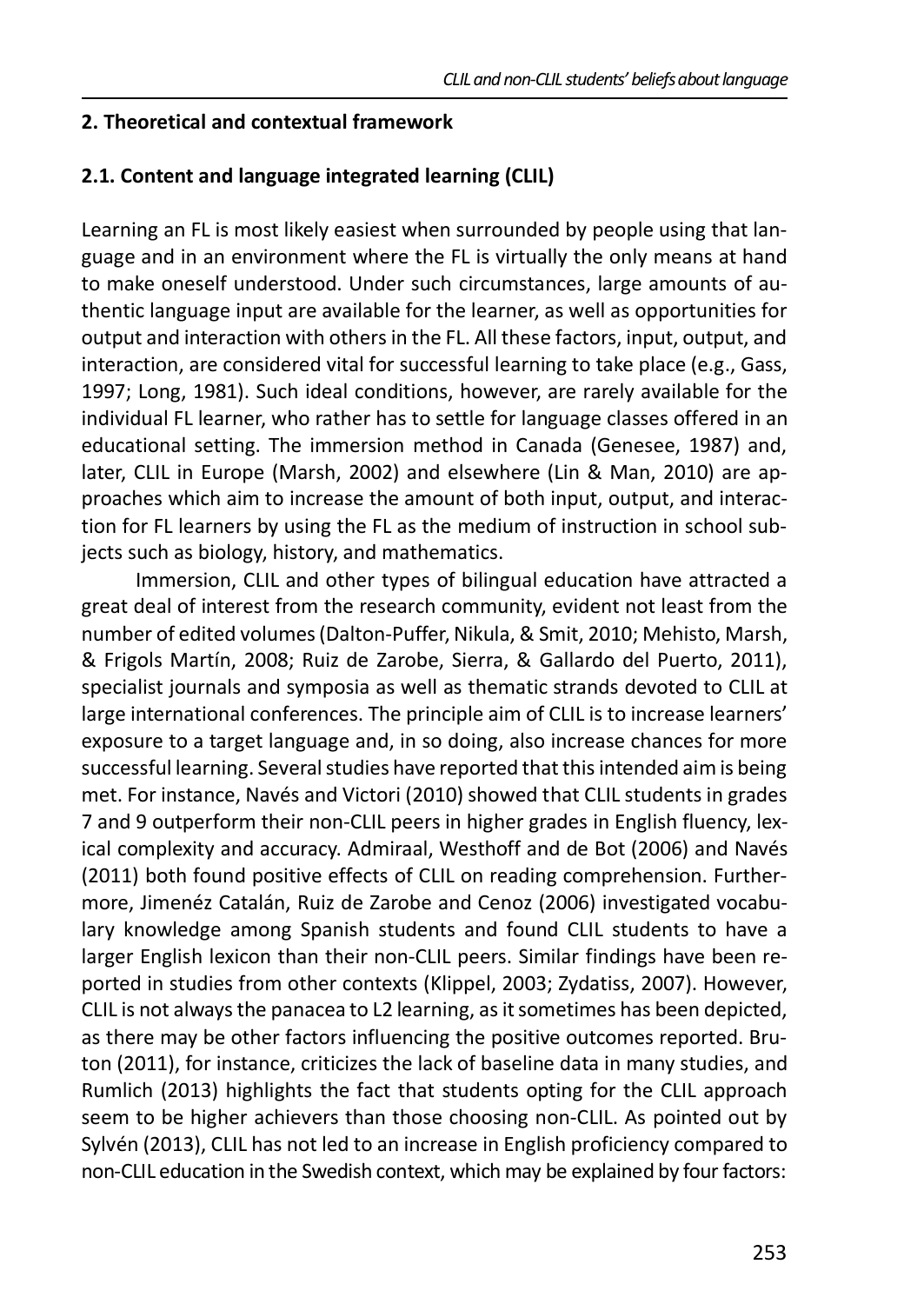lack of framework, lack of teacher training, late introduction, and large amounts of exposure to English outside of school.

One of the underlying assumptions about CLIL is that by using language in social interaction in the classroom in order to construct meaning of a specific subject content, the language will more or less automatically be learnt. However, in order for any CLIL approach to be more successful, Lyster (2007), among others, calls for a counterbalanced approach, where authentic input of the L2 is offered together with explicit language learning including grammar, in order to facilitate and improve the L2 learning process. The stance taken in this paper is that although language is co-constructed in a social context, the cognitive process of L2 learning takes place within the individual L2 learner's mind. It is therefore of interest to learn more about individuals' own idiosyncratic beliefs and assumptions as they influence the learning process (e.g., Cotterall, 1995; Dweck, 2006; Skehan, 1991), and, further, to see if there are possible differences at group level between CLIL and non-CLIL students.

### **2.2. Learner beliefs**

Learner beliefs "play a central role in learning experience and achievements" (Cotterall, 1999, p. 494), and are an important factor to account for in FL/L2 learning research. Many studies, therefore, focus on beliefs in connection with language learning. To do this, a widely used instrument is the Beliefs about Language Learning Inventory (BALLI) questionnaire (Horwitz, 1987), which was specifically designed for the purpose of tapping into learner beliefs about language learning. Horwitz (1999) reviews several studies using BALLI where possible differences between cultural groups are investigated and finds that rather than specific groups being different from one another, large intergroup variations were found suggesting that individual factors such as age and language learning context play a crucial role in learner beliefs.

Cotterall (1999) uses her own set of questions to investigate subareas of learner beliefs in need of further investigation and finds that learners hold beliefs about metacognitive strategies, feedback, self-efficacy, self-esteem and their own ability as a language learner. These would thus be fruitful areas for further research to extend our understanding of the broader concept of beliefs. In this paper, the focus is on the subarea of learners' beliefs about language *per se*.

In an in-depth meta-analysis of three studies on learner beliefs, Ellis (2008) concludes that not only do the dynamic and situated beliefs among learners influence the language learning process, but also that teachers' beliefs are important to take into account. Ellis suggests that becoming aware of both learners' and teachers' beliefs would be beneficial in the FL/L2 classroom. In a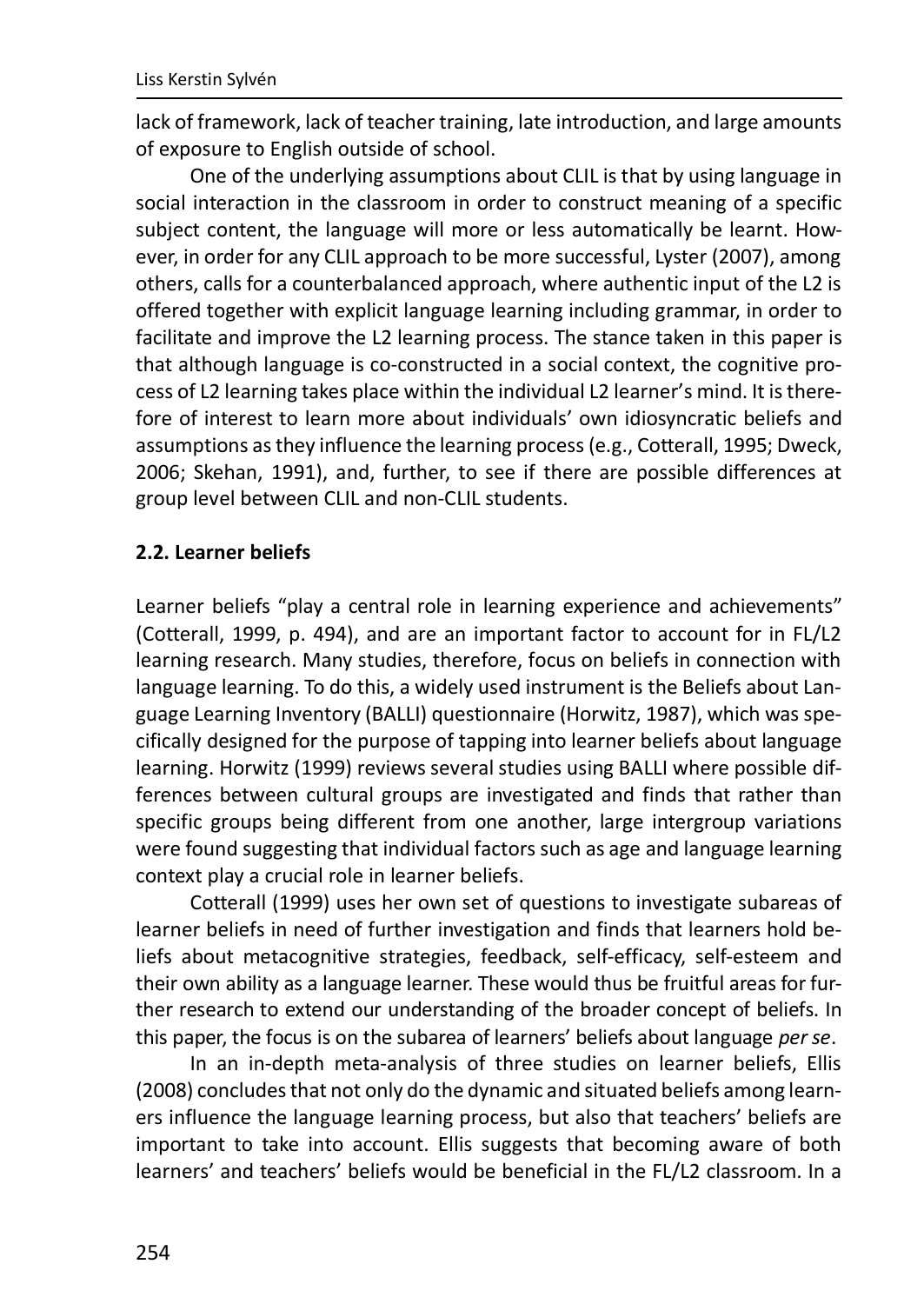CLIL context, these may be relevant findings to take into account, where an FL/L2 is used as the medium of instruction and language is learned in nontraditional ways.

Studies looking into learner beliefs have typically used questionnaires to elicit data. However, as pointed out by Kalaja, Alanen, and Dufva (2008), other measures than questionnaires are perhaps needed in order to get a better understanding of individuals' beliefs about language learning, and thus they call for more qualitative methods such as written narratives or more specifically visual narratives. They feel that traditional methods were inadequate in their quest for a more in-depth understanding of beliefs and therefore find the visual narrative approach innovative and useful. Others have followed suit with this approach (Alanen, Kalaja, & Dufva, 2013; Dufva, Kalaja, & Alanen, 2011), and, most recently, Kalaja (in press) asked students attending the teacher training programme in Finland to illustrate themselves as in-service teachers in the future, teaching a foreign language class by drawing a picture. By combining visual and oral narratives richer renderings of the "multiplicity of meanings present in the views held by a learner" (Kalaja et al., 2008, p. 198) can be captured.

Whereas photographs are used in other fields of research, such as ethnography, as a method of gathering valuable empirical data, they have not been used to any great extent within the field of FL/L2 learning. One of the very few studies using photographs taken by the informants themselves, and thus similar in approach to the present study, was conducted by Nikula and Pitkänen-Huhta (2008), who focused on informal L2 learning among 14-15 year-olds. A total of seven students took photographs illustrating objects, places and events in their everyday lives where English played a role. The authors found that English indeed plays an important role in these young people's lives, and that they encounter English daily in school as well as outside, through the entertainment industry, tourism and also in many of their hobbies. By asking the informants to use the camera, the researchers were able to get access to their everyday activities in connection with English in a way that would have been very difficult otherwise. In a similar vein, looking into the narratives of identity among young learners of English in Hong Kong, Besser and Chik (2014) asked learners to photograph their everyday English learning opportunities. They find socio-economic class to be an important indicator of identity development and argue that the use of photographs is a fruitful way of capturing participants' thoughts in richer detail.

An aspect which is not addressed in the studies accounted for above is learners' thoughts and beliefs about language *per se*. The present study uses photographs to elicit learner beliefs about language and thereby aims at filling that gap.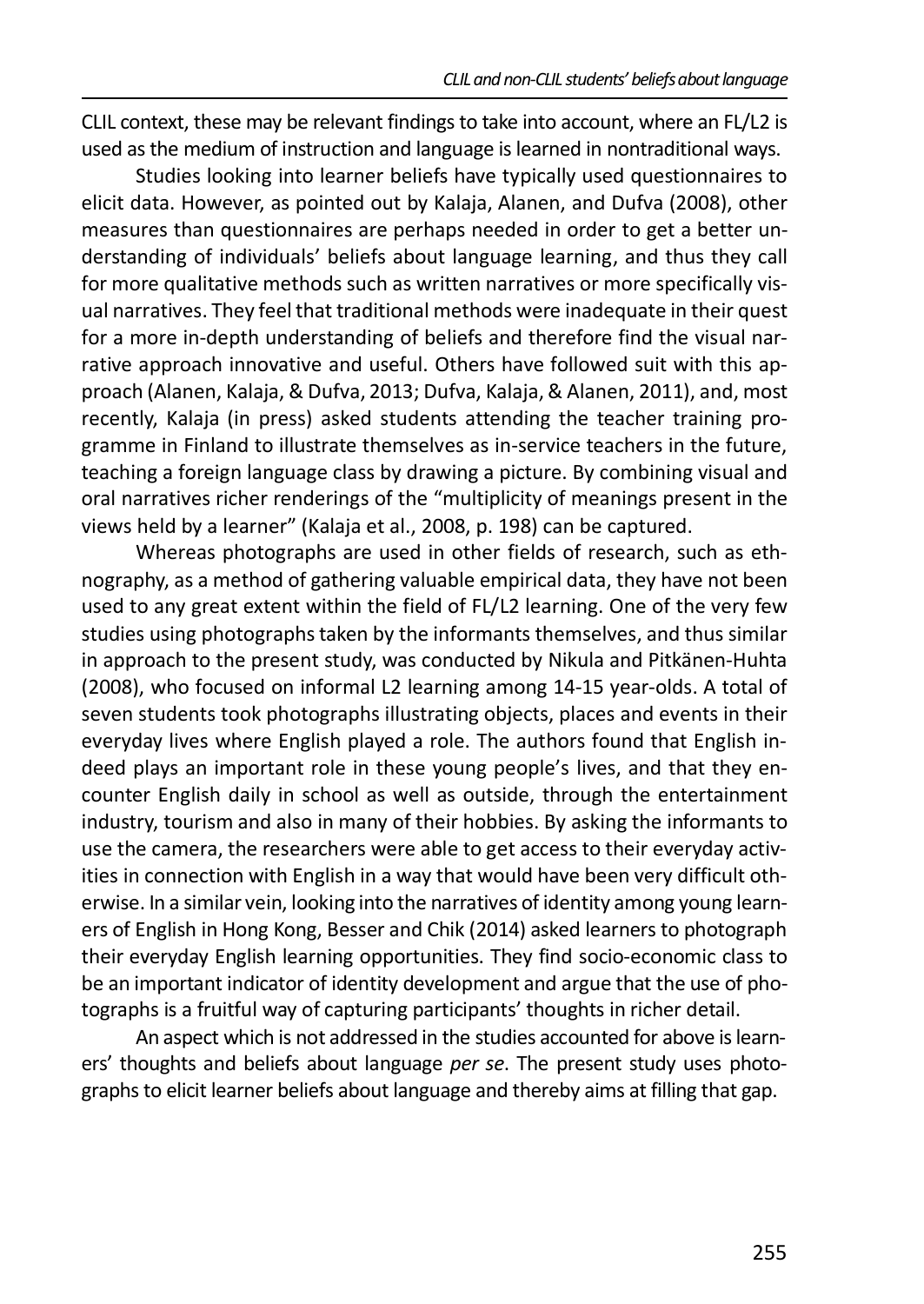#### **2.3. Individual differences and CLIL**

This article reports on findings from students involved in CLIL and non-CLIL settings respectively and examines their beliefs about languages. Whilst there are no studies about learner beliefs and CLIL, there has been work on other IDs which is of relevance. The most commonly researched ID in connection with CLIL is motivation. In many studies, a preconception seems to be that motivation is an inherent characteristic of CLIL (Fehling, 2008; Lasagabaster & Sierra, 2009). However, without having baseline data at the pre-CLIL level, it is difficult to claim any such intrinsic feature of CLIL. Recently, Sylvén and Thompson (2015) found that CLIL students are significantly more motivated than their non-CLIL peers already from the commencement of CLIL. These findings corroborate Rumlich (2013), who refers to the selection of students into CLIL versus non-CLIL strands as "a creaming effect" (p. 185). In other words, it is the cream of the crop, or the most able and motivated students, who opt for CLIL.

Another ID studied in connection with CLIL is Willingness to Communicate (WTC). Menezes and Juan-Garau (2014) focussed on WTC in a study including CLIL and non-CLIL students and administered two questionnaires. The results clearly show the CLIL students to have a significantly higher WTC than the non-CLIL ones. Similarly, Pihko (2007) found the level of WTC to be higher among CLIL than non-CLIL students. Neither of these studies reported baseline, pre-CLIL data, though, and it is therefore difficult to know whether the findings are the result of CLIL or were pre-existing among those who chose the CLIL option.

Anxiety is yet another ID studied in CLIL contexts. Thompson and Sylvén (in press) investigated CLIL and non-CLIL students at the beginning of a CLIL programme, and the results indicate that already before the start of CLIL there are significant differences in levels of anxiety between the two groups. The CLIL students suffer less from anxiety and have higher levels of self-confidence as regards L2 use in comparison to the non-CLIL students. In other words, when CLIL is an optional choice, students opting for CLIL are less anxious and more self-confident than their non-CLIL peers already before CLIL starts. Needless to say, this is crucial information to take into account when analysing possible effects of CLIL.

Indeed, whenever CLIL is an optional choice (as is the case in the Swedish context) and not mandatory for all students, such findings are not at all surprising. Rather, it is to be expected that students who are more proficient in and less anxious about English are also the ones choosing CLIL where English is the target language. What is important is therefore to be aware of these baseline differences whenever effects of CLIL are analysed.

Given the importance of learner beliefs and other IDs in the language learning process and the alleged language learning benefits of CLIL, it was decided in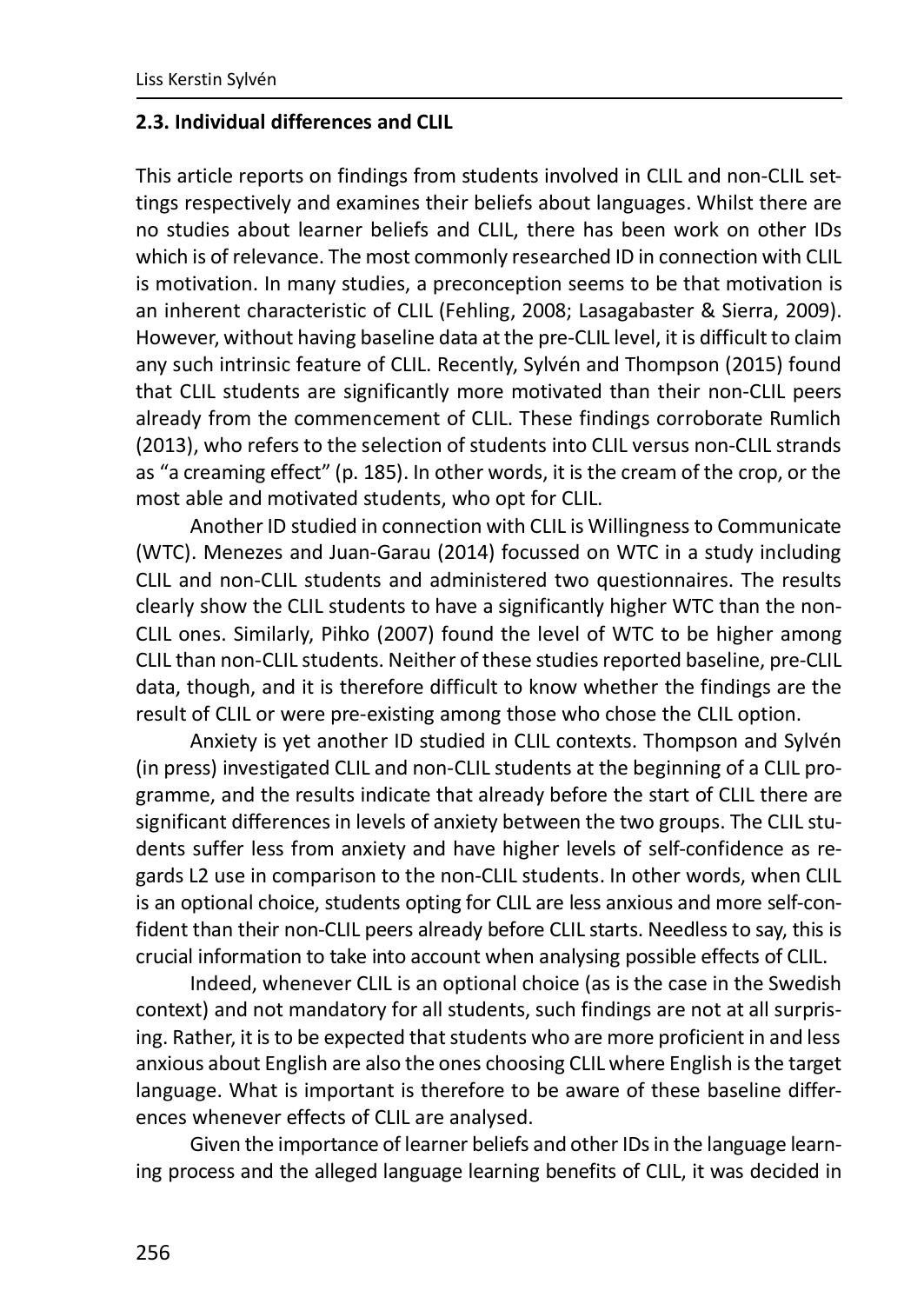this study to take a closer look at CLIL and non-CLIL students' beliefs about language. The specific research questions addressed by this study are:

- 1. What beliefs are reflected in adolescent students' photos of their L1 and the FL/L2 English?
- 2. Are there differences between CLIL and non-CLIL students?

# **3. Methodology**

The present study is part of a large-scale longitudinal research project, the CLISS project,<sup>1</sup> the overall aim of which is to study the proficiency and progress in written academic English and Swedish among CLIL as well as non-CLIL upper secondary level students (grades 10-12) in Sweden (for details, see Sylvén & Ohlander, 2014).

# **3.1. The Swedish context**

Sweden, where the present study was conducted, is a fairly small country, with approximately 9 million inhabitants, located in the very northern part of Europe. Swedish is the official majority language, and there are five official minority languages (Finnish, Yiddish, Meänkeli, Romani and Sami). Altogether, more than 150 languages are spoken in Sweden, according to the website of Institutet för språk och folkminnen (http://www.sprakochfolkminnen.se). In the country, there has long been an awareness of the need to learn other languages and nowadays English is introduced as the first foreign language in school already in grade 1 (Skolverket, 2014). English is also encountered to a great extent outside of school in everyday life, and there is an ongoing debate whether English should be regarded as a second rather than a foreign language (Hyltenstam, 2004; Viberg, 2000). For instance, English TV productions and movies are subtitled rather than dubbed, English words and phrases are often found in ads, new terms in sports and IT, among other areas, are used in their original English form rather than being translated into a Swedish equivalent. Studies have shown that young people spend a lot of their spare time doing things in English on the computer, for instance, playing digital games, and that this extramural exposure to English correlates positively with their learning outcomes in English in school (Oscarson & Apelgren, 2005; Sundqvist & Sylvén, 2012, 2014; Sylvén & Sundqvist, 2012). Indeed, in many of these studies, it is shown that learners believe they learn most of their English outside of school. Therefore, an important background

<sup>&</sup>lt;sup>1</sup> Funded by the Swedish Research Council, project number 2010-5376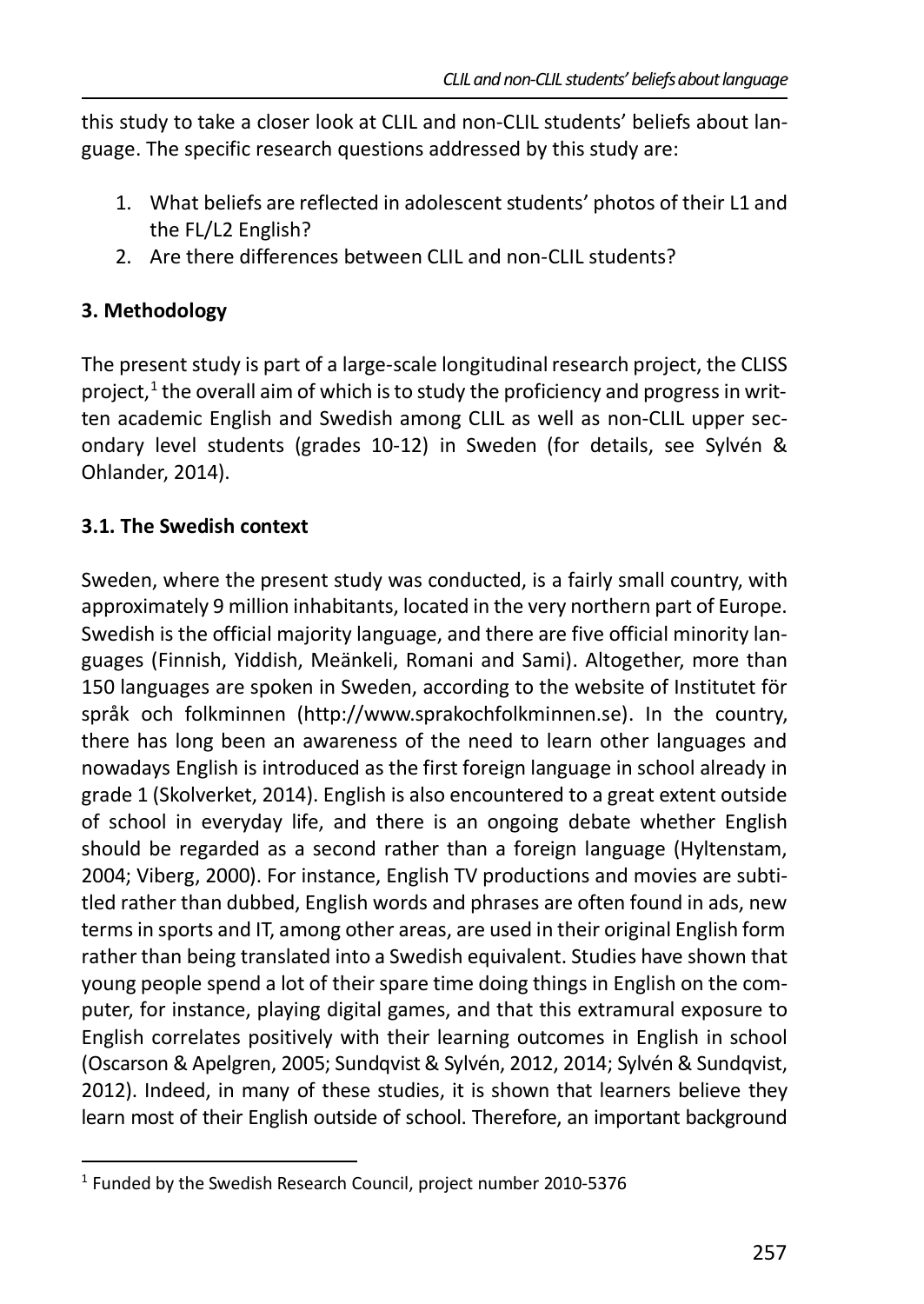factor to control for in any study involving FL/L2 learning is the amount of extramural exposure to that language. In the CLISS project, this is done by using a so-called language diary in which students are asked to indicate all types of encounters they had with English during one week. Information from this diary was also used to identify prospects for participation in the present study, as explained below.

# **3.2. Procedure**

The present study takes an emic perspective, giving the students themselves the chance to interpret the task, take the photographs, and, in the subsequent interview, talk about what the photographs illustrate.

As students' exposure to English outside of school was deemed to be a decisive factor to control for in the present study, information gained from a language diary as described above was used and a list was established where students with high amounts of exposure were found at the top, and those with the least at the bottom. Individuals with high and low exposure to English outside of school were targeted, and an even distribution between gender and CLIL versus non-CLIL was aimed for. A total of 20 individuals were identified, and an e-mail was sent out to them, outlining the details and aims of the present study and asking for voluntary participation. A reward of two movie tickets and something to eat and drink during the interview were offered for those who were willing to take part. The mail was sent out during the very last semester before graduation, which had a detrimental effect on the number of affirmative responses. Many students replied that they were too involved in studying for exams and/or taking part in various activities in connection with the final term. However, eight students replied that they were willing to participate in the study, four girls (two CLIL, two non-CLIL) and four boys (two CLIL, two non-CLIL). For this paper, two of the boys, one CLIL and one non-CLIL, were selected for detailed analysis. The reason for choosing these individuals was that they were the ones who shared most commonalities (see below for further details about the participants) as evidenced in a background questionnaire and the language diary. It was therefore deemed as particularly interesting to investigate if their beliefs may help explain why one of them chose the CLIL option and the other did not.

When an agreement about participation was reached, an e-mail was sent out to each of the students. In this e-mail, the study was outlined, and the specific task was presented. The students were informed that participation was voluntary, that they could opt out at any time, and they were ensured anonymity in the subsequent dissemination of results. More specifically, the task the participants were asked to do was to take approximately five photos per day and per language during one week illustrating (a) their L1 (Swedish), and (b) their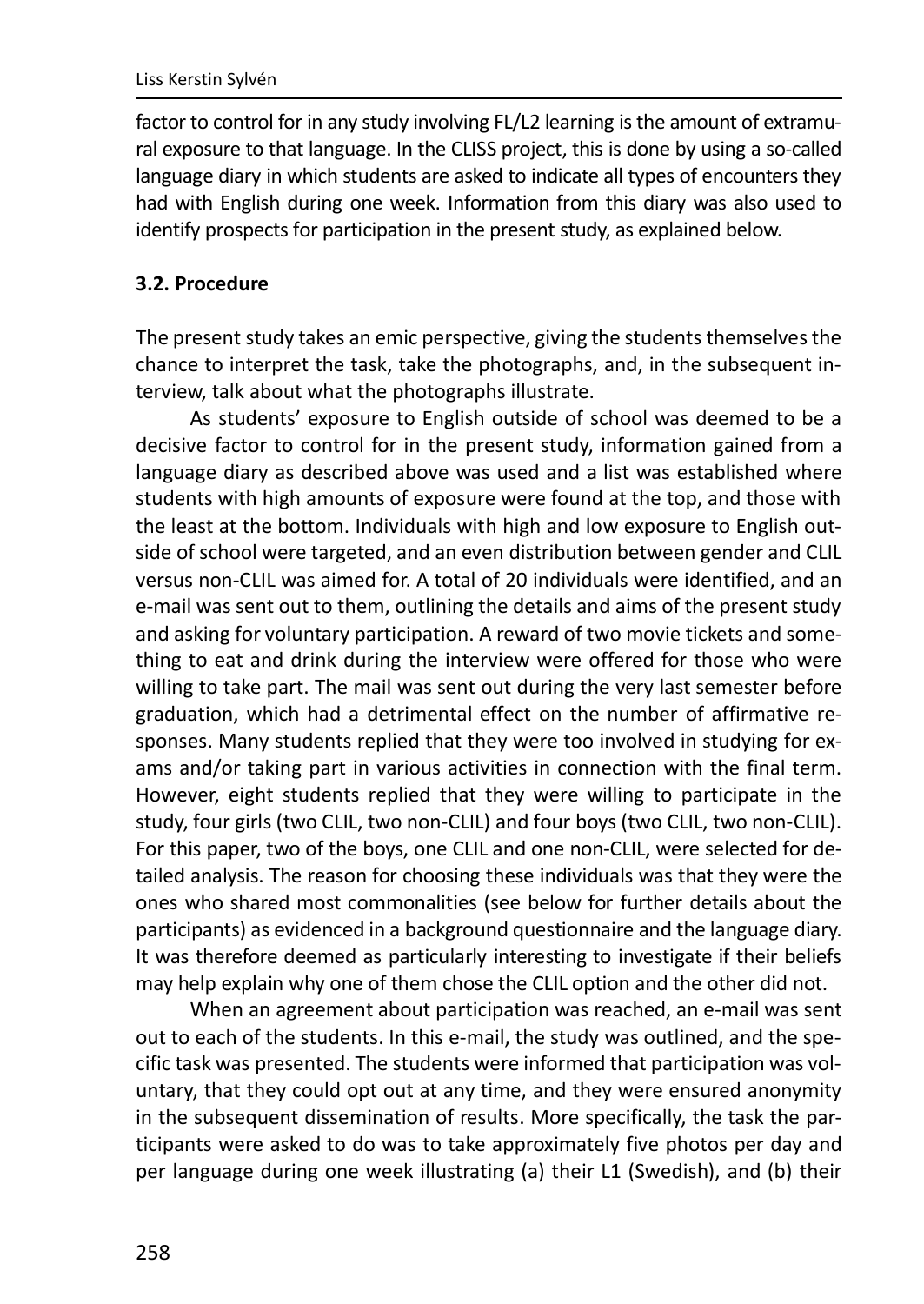FL/L2 (English). Several of the participants asked for information about how the task should be interpreted. As it was deemed important to gain access to participants' own views and thoughts and not steer them in any particular direction (cf. Benson & Lor, 1999; Kalaja, in press; Ryan & Mercer, 2012), no such further information and/or elaboration was offered, but it was left for the students themselves to make their own interpretations. The photographs were sent in to the researcher, who then organized them thematically. The photos were printed out on separate sheets of paper and placed in piles, where each pile represented one theme. Each pile was then analysed again, and some reordering of the photographs took place. This was repeated until no further reordering was deemed necessary, and enough themes had been found to cover all photographs. Subsequently, the thematic organization and the photos themselves were discussed with each of the informants during an interview. The interviews were all conducted on a one-to-one basis in Swedish, and they were audio-recorded. No other guide than the photographs, with their respective themes, was used during the interviews. We met either at a local coffee shop or in the school cafeteria and the interviews took between 30 and 60 minutes. During the interviews, the informants were asked to elaborate on each theme and/or picture as to why and how it illustrates the respective language to them. The recordings were transcribed using the software NVivo. The transcripts were subject to analysis using the themes of the photographs as the starting point. The interpretation of the photographs was supported by quotes from the interviews, and in some cases, the photographs were reorganized so as to fit the intended meaning, rather than the interpretation made by the researcher. The coding of the photographs, together with the interview transcripts was repeated until saturation was reached, and no fresh codes could be assigned as inspired by grounded theory (Charmaz, 2006; Strauss & Corbin, 1998). The grounded theory approach to data analysis was used in order to allow the data to "speak for itself" and to reduce the influence of preconceived notions on the process. In order to ensure anonymity for the participants, all personal information has been removed from the photos included here as illustrations and pseudonyms have been used throughout.

#### **3.3. Participants**

As described above, two individuals were selected for analysis in this paper. They are two boys, here referred to by the pseudonyms Eric and Vincent, one in a CLIL class and the other in a non-CLIL class. Both are in their final term of upper secondary school. They have both grown up in the area where they presently live and are both enrolled in the natural science strand, which is academically the most demanding strand in Swedish upper secondary school, theoretically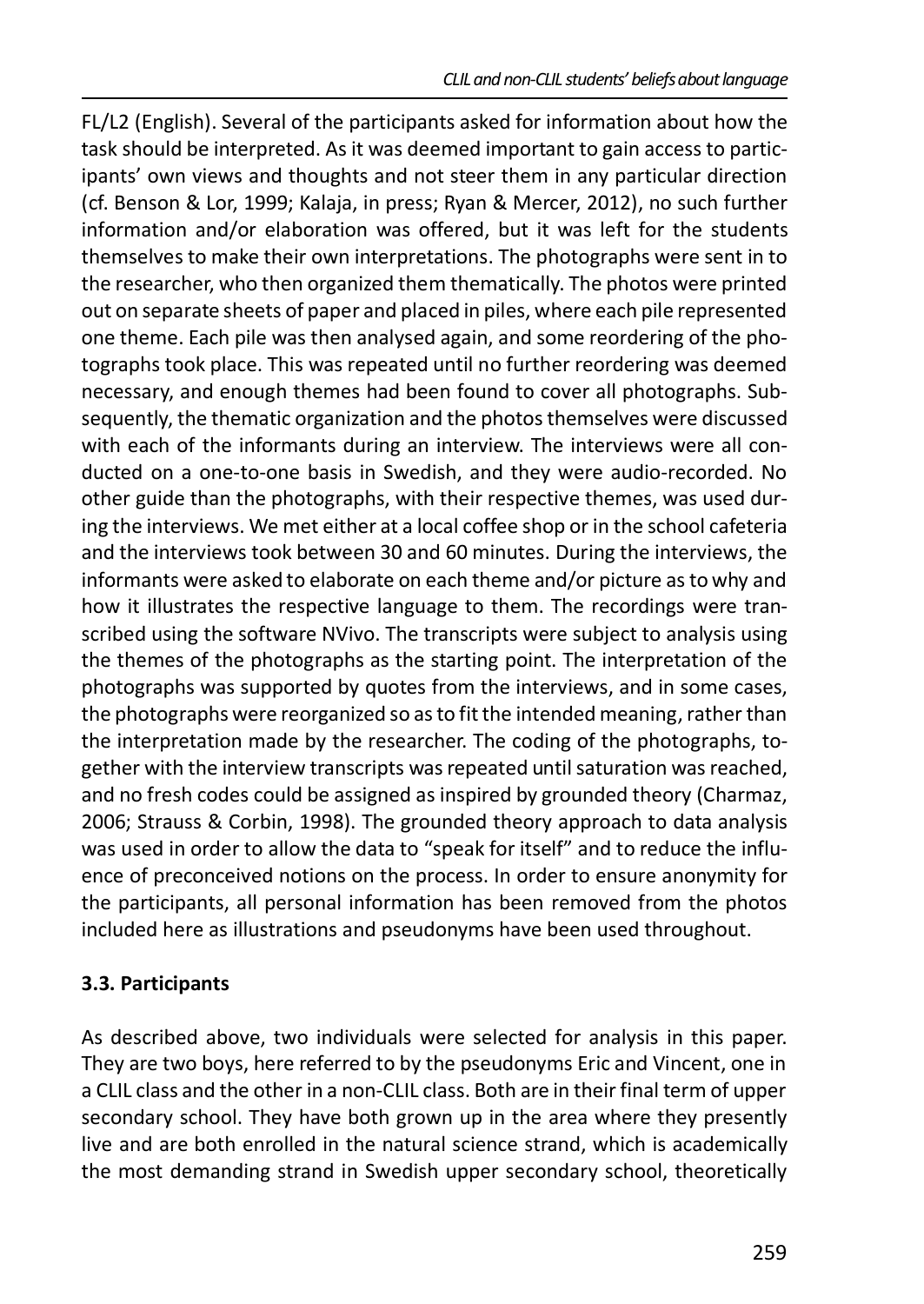rather than practically oriented, and one of the preparatory strands for higher education. Both Eric and Vincent report their wish to enrol in engineering studies and plan on entering higher education after the summer break. Both of them have high levels of exposure to English outside of school, as evidenced in their language diaries (see above). Although obviously IDs mean that the two can differ in personality and other aspects, in terms of their contextual circumstances both share many commonalities.

Eric said that he found the task of photographing "English" and "Swedish" fun but challenging, and he was not quite sure he had done it the way he was supposed to. Vincent said that he thought the task had been intriguing and appealing to him from the start, much because he likes and spends much time photographing in his everyday life. It was clarified that there were no "rights" or "wrongs" about how to do this, but it was up to each individual to make his/her own interpretation of the task to illustrate Swedish and English in a number of photographs (see the procedure section above).

#### **4. The photographs**

#### **4.1. Eric**

In the interview, Eric explained that he joined the CLIL program initially because he thought it would be nice to learn more English than what would be possible only in the language arts classes. He was good at English already from an early age and claims that before joining the CLIL program, he learnt most English outside of school. In 4th to 6th grade, for instance, he played a great deal of digital games in English and in doing so acquired a large English vocabulary. His photos were thematized into two themes: school (7 photographs) and screens (12 photographs). The screen theme consists of photographs of computer and TV-screens.

Some of the photos depict ongoing games, and he recalls from his younger gaming career: *"I was really motivated to understand what was happening in the game."* He recalls how he learnt words and phrases he would never even have encountered anywhere else than in these games. He offers the phrase *excavation site* as an example of something he learnt from one of his gaming experiences. He still continues to play digital games, but to a lesser extent, and says that he now also learns a great deal of English in school. Pointing to photos taken in chemistry and math class, Eric says: *"I definitely think we get better at this kind of English."* Several of Eric's photos are from the history, chemistry and English classrooms, subjects which are all taught in English. He says he enjoys using English as the medium of instruction in school and says he has no problems doing so. Apparently,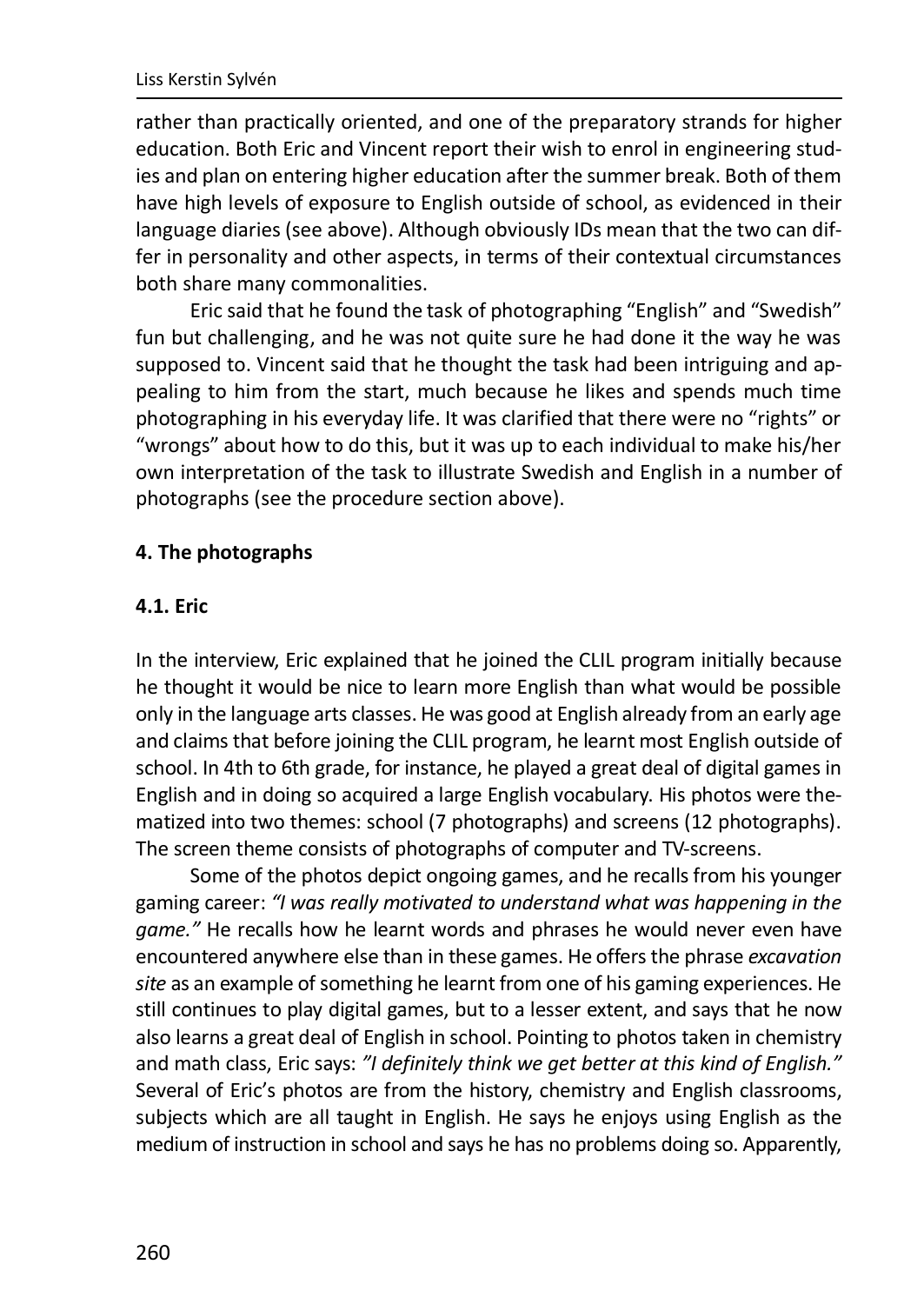he believes that studying in English is beneficial, both regarding content and language, and he clearly connects English with school to a large extent.

One of Eric's photographs illustrates his notebook, with notes from chemistry class. From this photograph, it is evident that not only is the subject taught through English, but Eric also uses English for his own notes in class. The notebook is interesting as he does not seem to revert to his L1 but uses English also for his notes. This challenges to some extent the general belief that cognitive activities take place in the L1 even in an FL/L2 context.

About the English language class, Eric comments,

*English vocabulary. I'm trying to learn. Not sure if this English* [i.e. in the English language class] *helps us in our other CLIL subjects. The level is really high, spelling needs to be correct, and so does grammar. In the other subjects it doesn't matter if it's correct or not.*

He illustrates the English language class with a photo of a word list page in the English book. Given the underlying assumption that in CLIL language and content are two equally important integrated parts, Eric's thoughts are intriguing. It seems as though when studied as a language, English, in Eric's view, is difficult and demanding. This stands in sharp contrast to his comment above about getting "*better at this kind of English*" when it is used as the medium of instruction.

Eric also uses English to a great extent in his spare time, among other things for chatting online, playing computer games, or having Skype conversations with friends. He explains their use of English by saying, *"Skype, computer games, chats – all in English. A lot of writing. Bad English – nobody cares."* This quote further illustrates the dichotomy between English as a school subject and as a communicative tool.

About his L1, Eric says:

*Well, I think that if you get used to switching to English too fast when you know an expression in English without thinking about what it is in Swedish, well then my Swedish will suffer. But I do use a lot of Swedish expressions also!*

Eric did not make a clear distinction as to whether the photos illustrated Swedish or English. This indicates that to him there are not clear boundaries between the two languages. This view is also strengthened in the interview, where he says, *"We switch between languages and mix them all the time."* His beliefs are that languages are meant to be used for communication, and as long as those involved in a particular communicative situation understand, it makes no difference what languages are used and mixed. However, Eric admits that his L1 Swedish is the one in which it is easiest to express himself and ends by saying, *"I*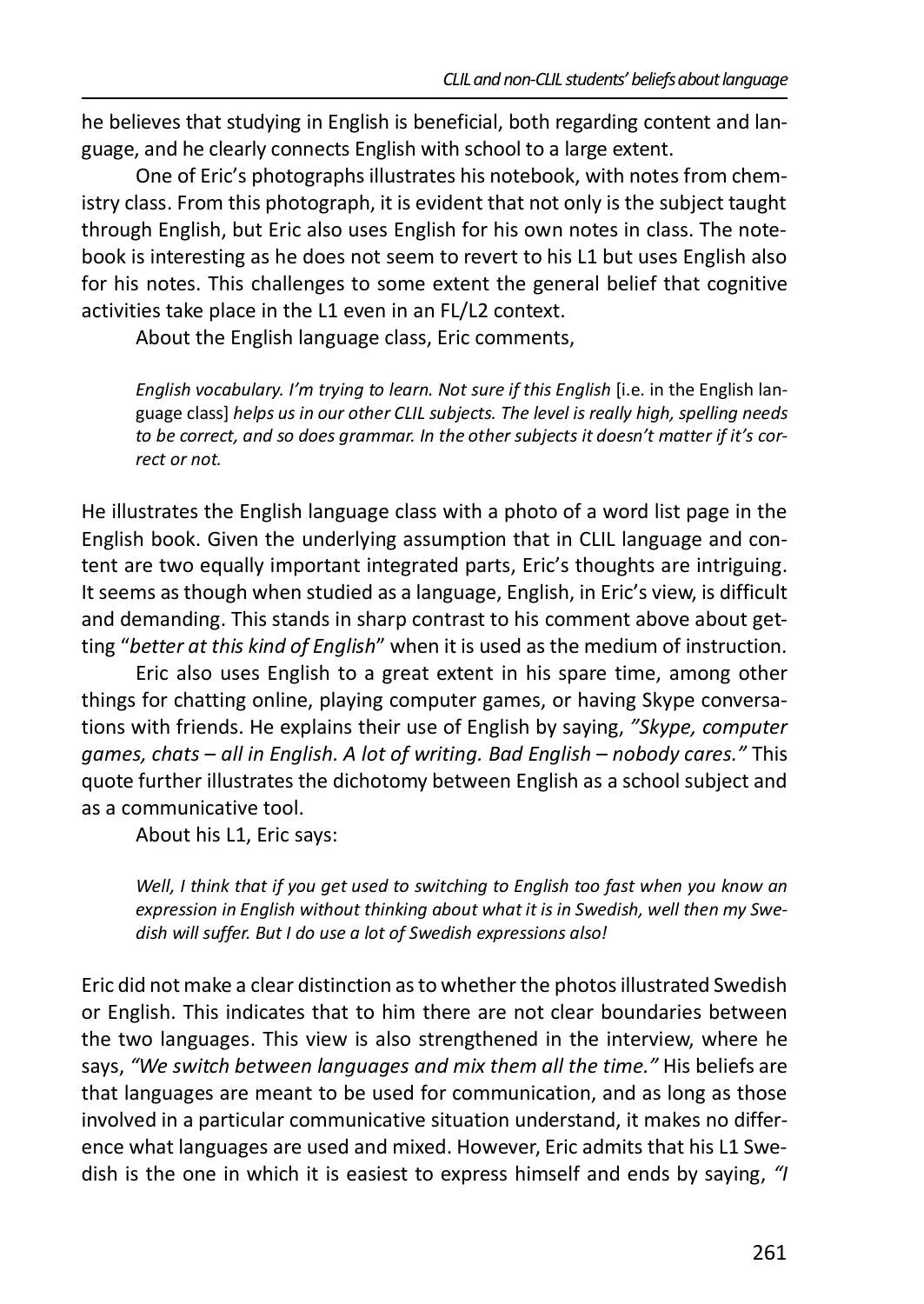#### Liss Kerstin Sylvén

*know English really well. It's like another L1. But of course it is easier to use Swedish."* To sum up Eric's beliefs, he does not seem to distinguish between the two languages but rather believes they are both to be used for communication. However, he seems to dichotomize between English when studied as a subject and when used as the medium of instruction.

# **4.2. Vincent**

While Eric sent in fewer photographs than expected (see the procedure section), Vincent did the opposite and delivered a total of 53 photographs. During the interview, he explained that photography is one of his favourite pastimes and one of the reasons he thought this task was appealing. Vincent's photos were thematized into three broad themes: exteriors (31), interiors (13), and school (5). There were also photographs that were difficult to interpret and thus also impossible to put into a certain theme. In these instances, the interview was very helpful in allowing Vincent to explain and clarify his beliefs as represented in his photographs.

To start off the interview, Vincent talked a little bit about why he had chosen to attend the non-CLIL program of the natural science strand in high school and said that he thought studying several subjects through the medium of English may have been a little too much for him: *"I like studying English the way I do now, but I don't want it to get too serious. I wouldn't want to be educated with English all the time."* He made it clear that CLIL was never an option that he considered.

Figure 1 is a photograph in the exterior theme. What we see is a path in the woods. This photo, according to Vincent, illustrates how,

*the Swedish language manages to find its way forward all the time, despite the threats posed by other languages, in particular English. The trees surrounding this path symbolize these constant threats. So there are many hurdles in the way.*

He explains that he considers English with the ongoing influx of words and phrases into other languages to be a threat to Swedish but says that he is convinced that Swedish will live on despite this. It is as though he believes the two languages to be two distinct forces, with human characteristics, almost as individuals constantly fighting one another, with the strongest destined to survive.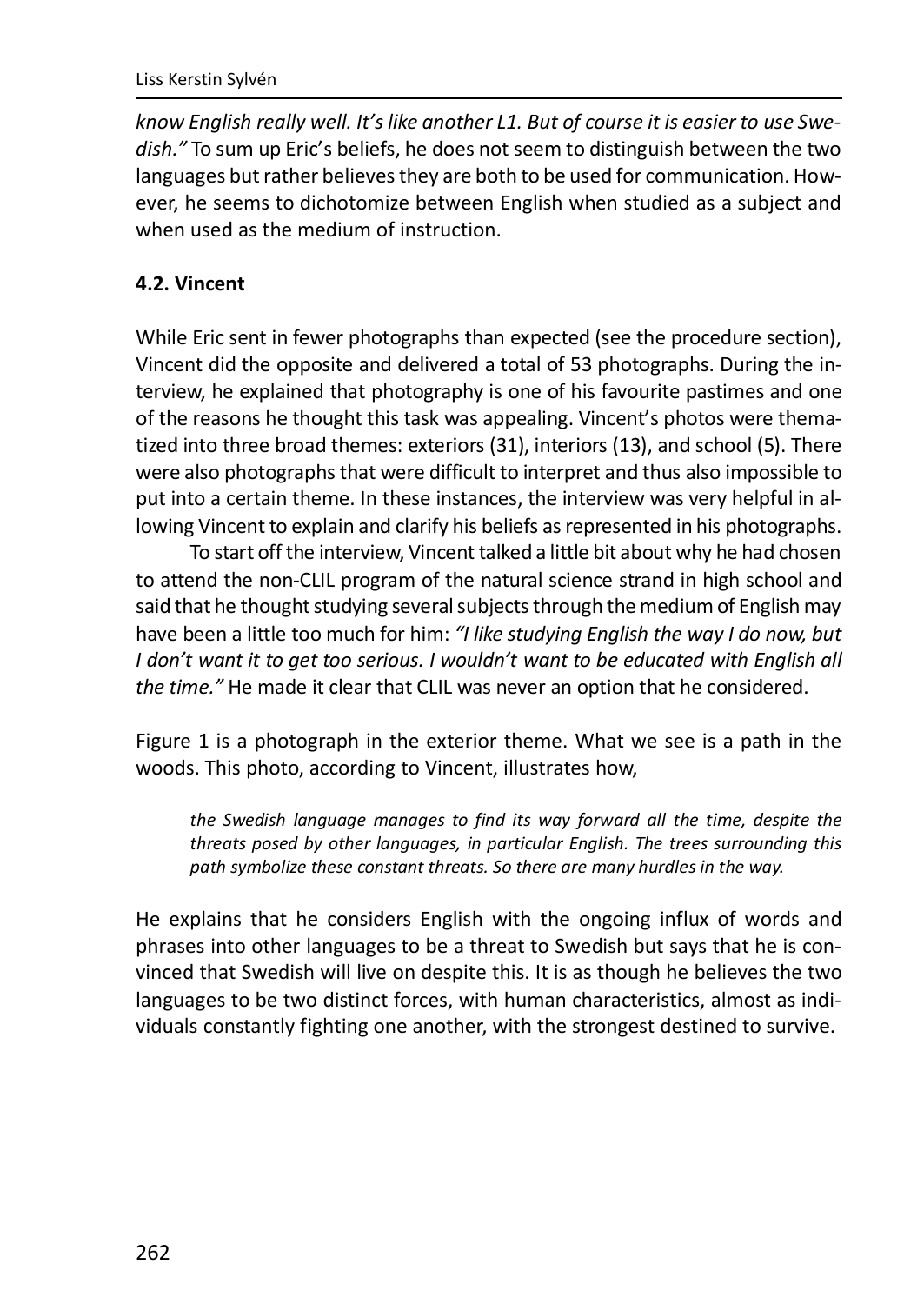

### **Figure 1** A path in the woods

Another photograph in this theme, presented in Figure 2, is of a typical Swedish landscape with some old buildings in the distance and with snow on the ground. These are surroundings in which he grew up, and Vincent sees them as very Swedish. Thus, he connects his L1 to his home environment and believes that the environment and the language are inseparable.



#### **Figure 2** Snowy landscape

Figure 3 includes a photo of a large lake near to where Vincent lives. In the photo, we see a lot of birds swimming around on the surface.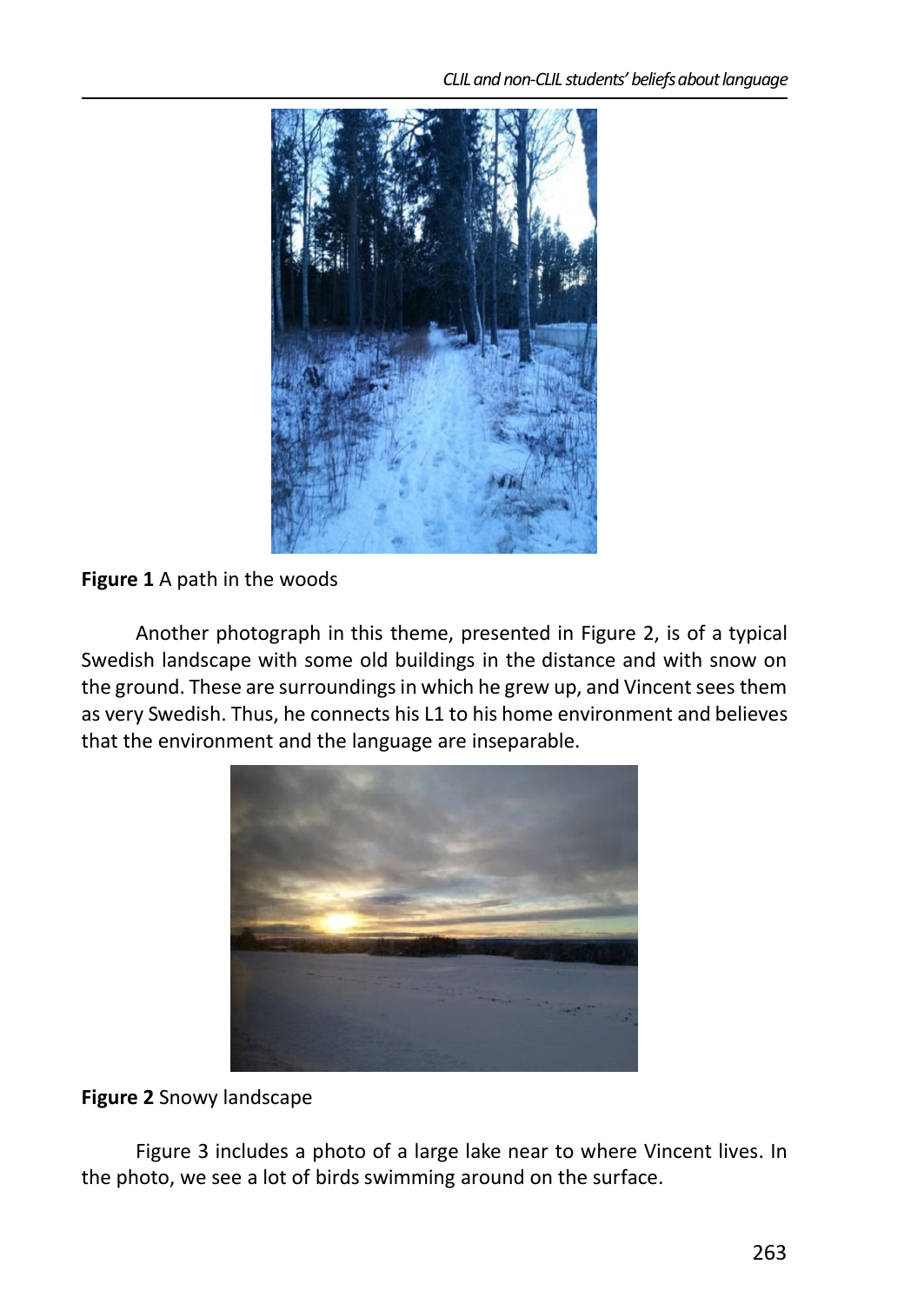*Language is like water — broad and deep. What you see in your everyday life is the broadness of the language, but then there is so much more to language than what meets the eye on the surface. The deeper you dive down into the language, the more you learn. And you have to dive deep to find the really sophisticated kind of language.*

Once again, Vincent's belief that language can be seen as an individual becomes evident. In order to learn more about the individual, be it language or a human being, deeper levels of familiarity need to be reached.



#### **Figure 3** Birds swimming on a lake

An illustration of the second theme, interiors, is found in a photo of a typical Swedish rug. This colourful rug, according to Vincent, illustrates the multicultural Sweden of today, where people from all over the world gather and try to communicate through Swedish: *"Swedish becomes like a common denominator for all of us living here, regardless where you originally come from."* Here it becomes clear that Vincent does not see the expanding ethnic diversity in Sweden as a threat but rather as a vibrant addition to the speakers of Swedish. This accentuates his belief that Swedish is the language that should be, and is, used in Sweden.

Another interior photo shows a completely white wall. When asked about the meaning of that photo, Vincent explained, *"this is an illustration of how monotonous English is when you don't know it too well. You use the same words over and over."* This quote should be compared with what he says about a photo of almost total darkness, but with a bit of light coming in at the upper left hand corner: *"There's some light coming in there. English becomes brighter and brighter the more I learn."* Then, there is a picture with a colourful teacup, which illustrates Vincent's progress in English, and that to him the language becomes richer as his proficiency increases. The teacup, he says, was chosen because tea is so strongly culturally connected to England.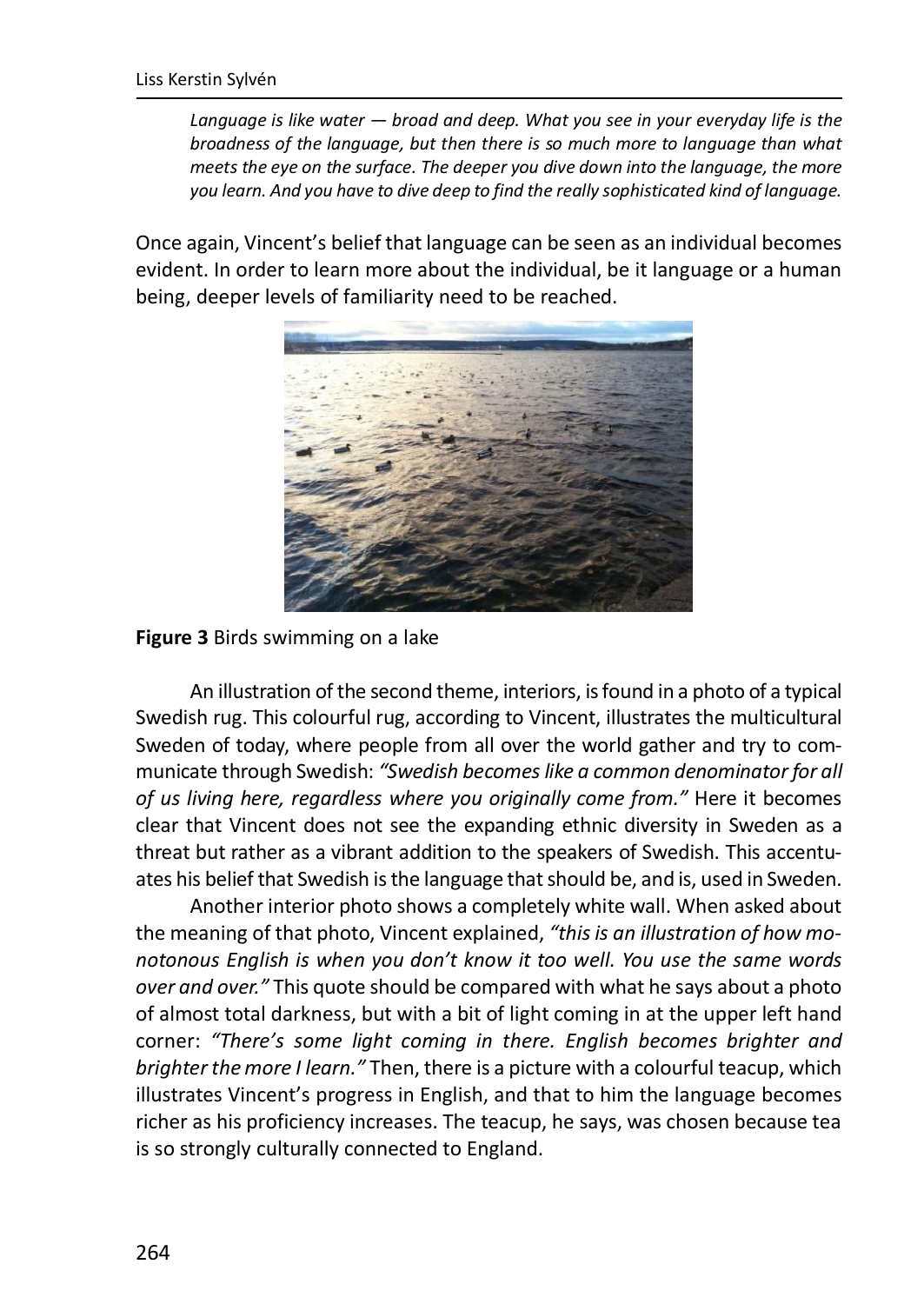However, there are numerous photos that are very dark, some with light spots, others almost completely black. This, Vincent says, *"illustrates the darkness of the English language. It is full of swearwords and such. I watch a lot of American TV-programmes and all I hear is swearing."* Again, though, he refers to his own level of proficiency in English, and says that, of course, there are positive things about English also, and that the more he learns, the more he is able to pick up also other words, apart from swearwords in TV programmes and films.

Thus, to Vincent, language can be illustrated by colour: white when the level of proficiency in the language is low, and more colourful the more proficient one becomes. It is also evident that Vincent believes swearwords to be the dark side of language as he illustrates this aspect with dark, or even black, photographs. Finally, a few words about two pictures which were especially difficult to interpret before the interview. They both illustrate a devastated room, and one of them is shown in Figure 4. It turns out that they were taken right after a horrendous storm had hit Vincent's home town and destroyed parts of his house. In one of the photos, we see how the window has been covered with planks and plastic, after the roof had hit the glass window, and, as shown in Figure 4, the mess caused by the broken window. But how does that fit into the meaning of English and/or Swedish?

*This is catastrophe. It is not what language is now but what might happen to Swedish in the long run. The more words from other languages come into Swedish, the worse it will get. But then, just like I had to do with my room, we just have to start cleaning it up.*

Here, the interpretation that Vincent sees language as a force or an individual is strengthened. These photos illustrate how he believes English forcefully tries to attack Swedish, but also how Swedish, with the help of its speakers, can recover from the attack by cleaning up the mess.



**Figure 4** Room devastated by storm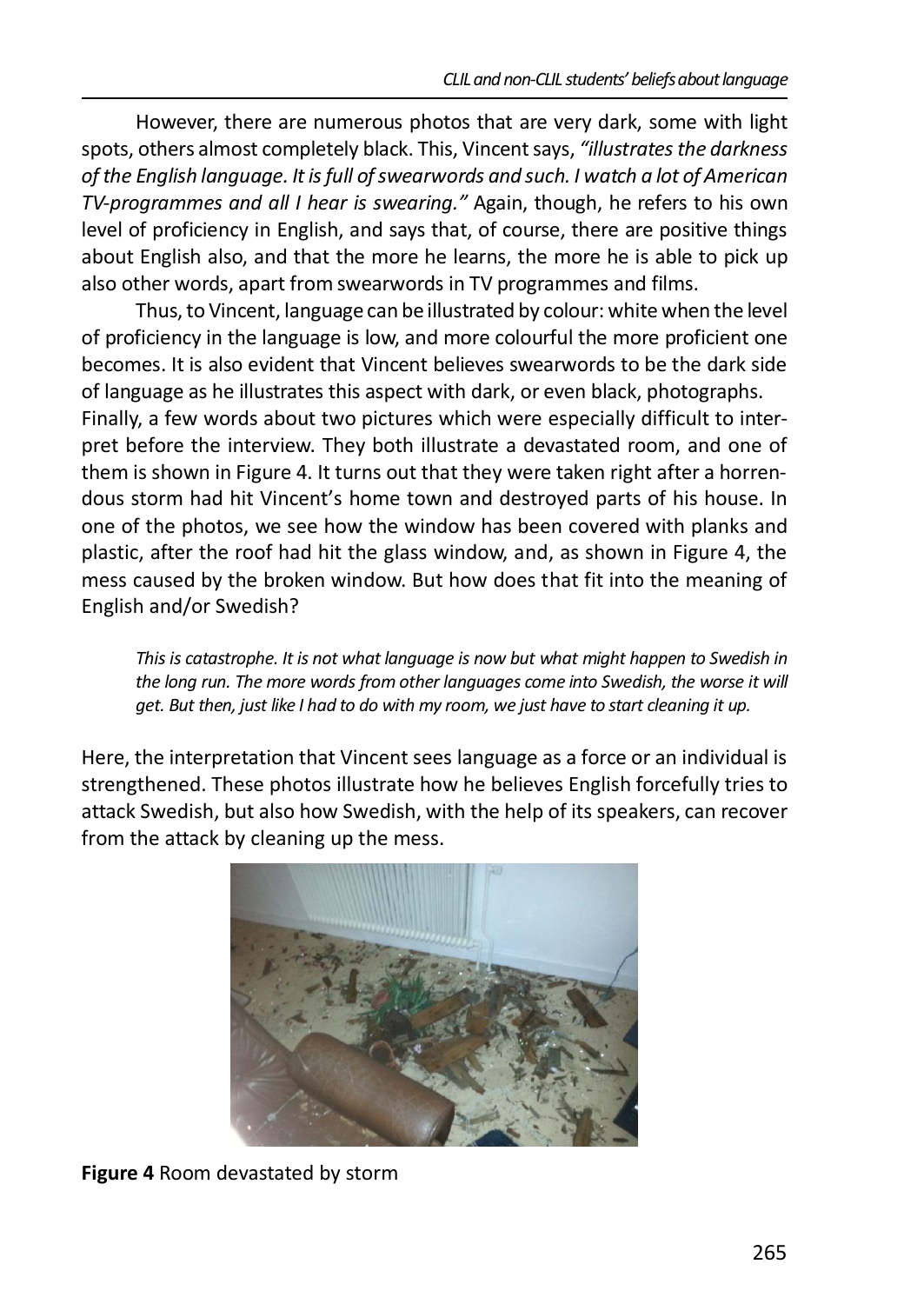To sum up Vincent's data, he has many diverse and complex thoughts about language. He seems to view the L1 and the FL/L2 as separate entities, and each language as something or someone in need of being safeguarded from external influences.

#### **5. Discussion**

The overriding research question guiding this study was how a CLIL and a non-CLIL student illustrate their beliefs about their L1 and an FL/L2. The data reveal interesting insights into the minds of two adolescent boys, Eric and Vincent. There are certainly similarities but also a great deal of disparity in their respective accounts. The two boys use both English and Swedish to a large extent in and outside of school, both say that the two languages are necessary in today's world, and both claim to be fairly proficient in their L2, English. However, while Eric does not seem to bother much about when he uses which language, Vincent has thoughts about the nature of each of the two languages and how they are two distinct forces or individuals that are in competition with one another. Eric apparently considers languages to be communicative tools, to be used to convey a message, and if that purpose is fulfilled, they have done their job. He pays no particular attention to whether the language in question is used correctly or not and says "*bad English. Nobody cares*" about the language used in Skype conversations, chats and games. This is an illustration of what in Saussurian terms would be the "parole" part of language, that is, the individual use of language for communicative needs (Chambers, 1995). In other words, language is for Eric merely a tool.

Vincent, on the other hand, seems to be concerned more with the "langue," to continue in the Saussurian vein. In other words, language to him is in itself a system with rules that need to be adhered to. He worries about mixing the languages and feels that Swedish might be in need of some cleaning up as there has been such a major influx of English into it.

Both "langue" and "parole" are necessary in the FL/L2 learning process as they are the two sides of the language coin. It seems as though Eric and Vincent represent one side each, and that they both would benefit from learning more about the other's point of view. Eric, in order to become proficient in other, more academic areas of English, would benefit from learning more about the system, that is, grammar, spelling, and so on. Vincent, on the other hand, would probably profit from having some of Eric's undauntedness as regards the communicative use of English.

As we saw, Vincent was not interested in attending the CLIL programme as he thought that would entail too much work and because he liked learning English the way he did, that is, as a separate subject. This view is in line with his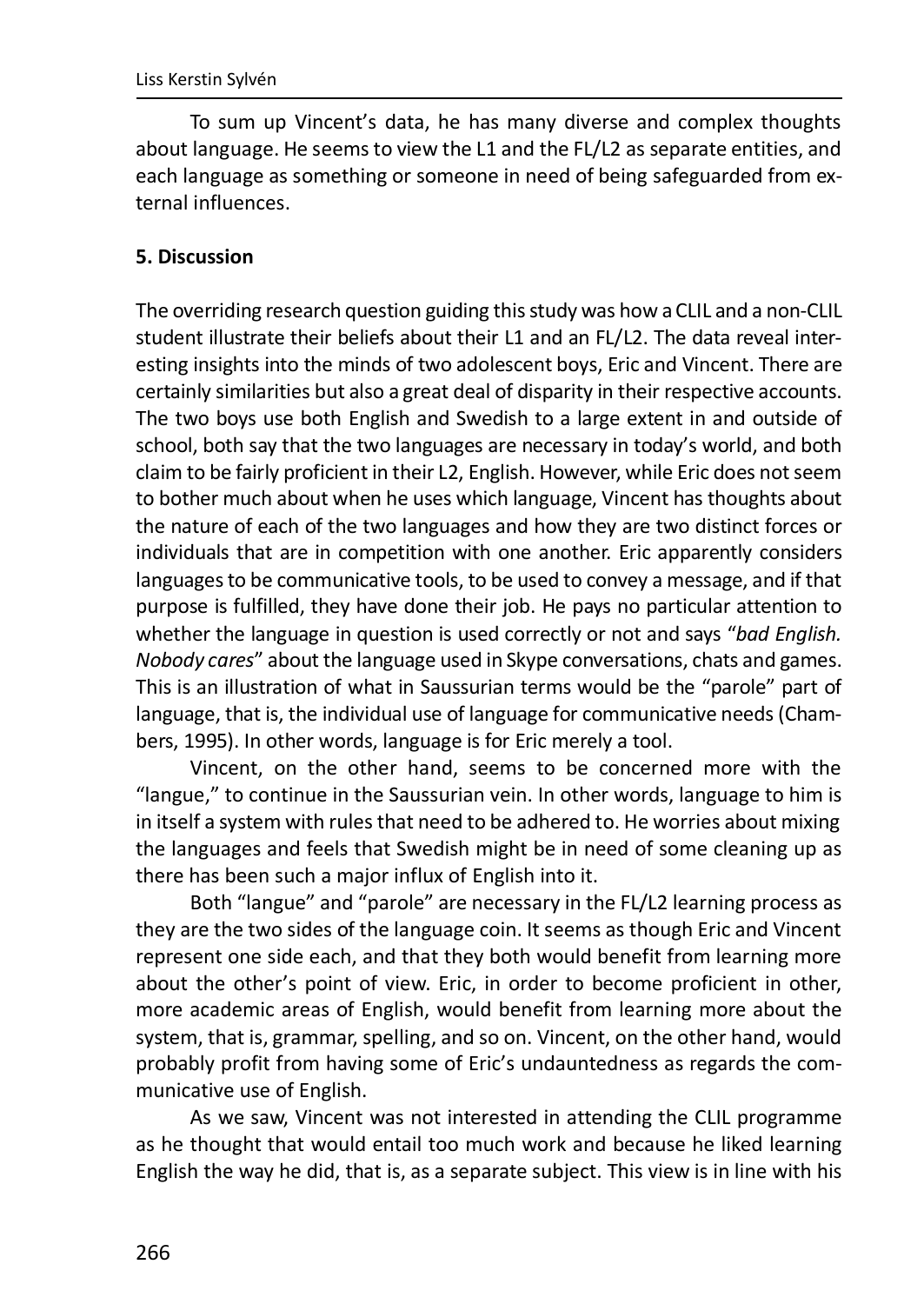thinking that languages are separate systems that need barriers to reduce the influence on one another. It may also be a sign of possible underlying language anxiety, that is, that he is worried about using a language he does not know well enough. This interpretation coincides with the findings on differences in levels of anxiety among CLIL and non-CLIL students in Thompson and Sylvén (in press). Eric, on the other hand, thought that CLIL was the perfect way to both learn a subject and English at the same time. Interestingly, and also in line with his comments about languages as a means to communicate with others, he did not consider the English language class to be very helpful. Rather, he complained about how everything has to be "correct" in English class and said that in the regular CLIL classes it really does not matter if the language used correctly or not. This is entirely in line with Nikula and Pitkänen-Huhta's (2008) findings where the informants argued that school English and the English they use outside of school are two different entities. One informant says: "When we talk with our friends we don't much care about grammar or word order or anything" (Nikula & Pitkänen-Huhta, 2008, p. 177), which in the present study is paralleled by Eric's comment about his conversations with friends: "*bad English – nobody cares*".

Finally, it is fascinating to see how Vincent uses colours to describe various aspects of the meaning of languages and how he clearly distinguishes between Swedish and English. To illustrate his L1, he uses a bright and colourful rug. The colours, he says, elucidate the many different people who speak Swedish. In stark contrast to this, many photographs illustrating English are black or white. The white photographs illustrate Vincent's personal feelings about not knowing the language well enough and how he is forced to use the same words over and over again. The black pictures, on the other hand, illustrate the dark side of English, namely the numerous swearwords. He admits that there is a dark side to Swedish, too, but there is so much more to that language that it is not as noticeable to him as it is in English. As he progresses in his learning of English, though, it becomes less black-and-white, and this he illustrates by a photograph of a bright teacup.

The metaphors of force, individual, colour and a cup that becomes more colourful the more it is filled with knowledge give fascinating insights into the beliefs about language in an adolescent FL/L2 learner. Such insights would be difficult to elicit through questionnaires and interviews alone and serve as an example of the usefulness of visual narratives, and specifically photographs, in connection with FL/L2 learning.

# **6. Conclusion and pedagogical implications**

The views accounted for in this paper represent two individuals and their idiosyncratic views of their L1 and FL/L2, and, therefore, no generalisations can be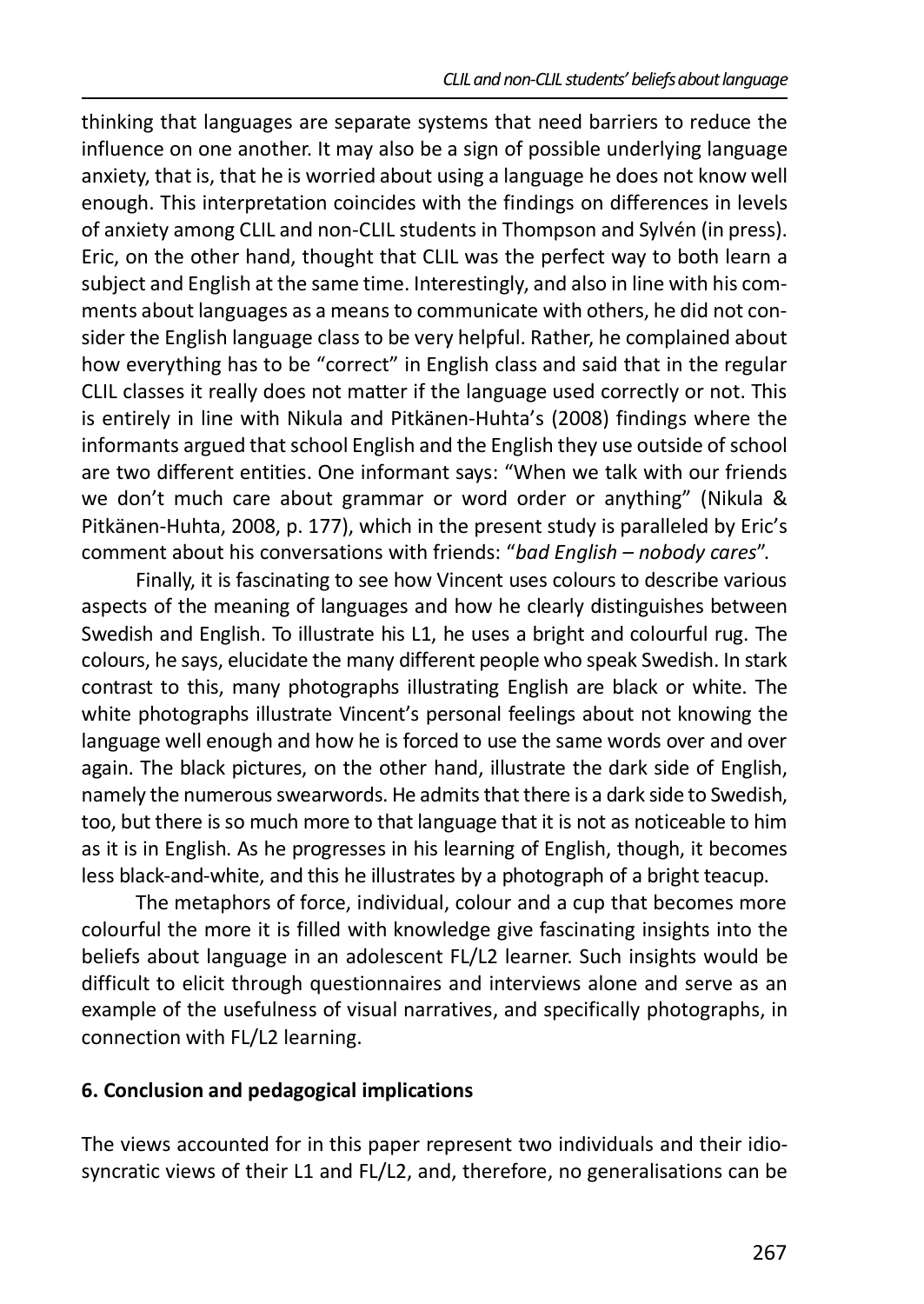made. However, it is intriguing to note the CLIL student sees both the L1 and FL/L2 as communicative tools. In other words, language is merely to be used to convey information and to communicate with others. In sharp contrast to this, the non-CLIL student sees both languages as separate systems, or individuals, that need to be safeguarded from external influences. From a pedagogical point of view, these different ways of seeing language are of interest as they most probably entail different motives to learn an FL/L2. They probably also influence other IDs such as WTC, anxiety, and language learning strategies.

In line with the findings of Ellis (2008), the use of photographs to elicit individual learners' beliefs about language may be a fruitful activity in the classroom in order to raise the awareness of this complex area of IDs. Such activities could also facilitate individualized FL/L2 teaching. Specifically in a CLIL context, such activities could lead to a better understanding of how best to achieve a successful and true integration of the learning of an FL/L2 with that of content.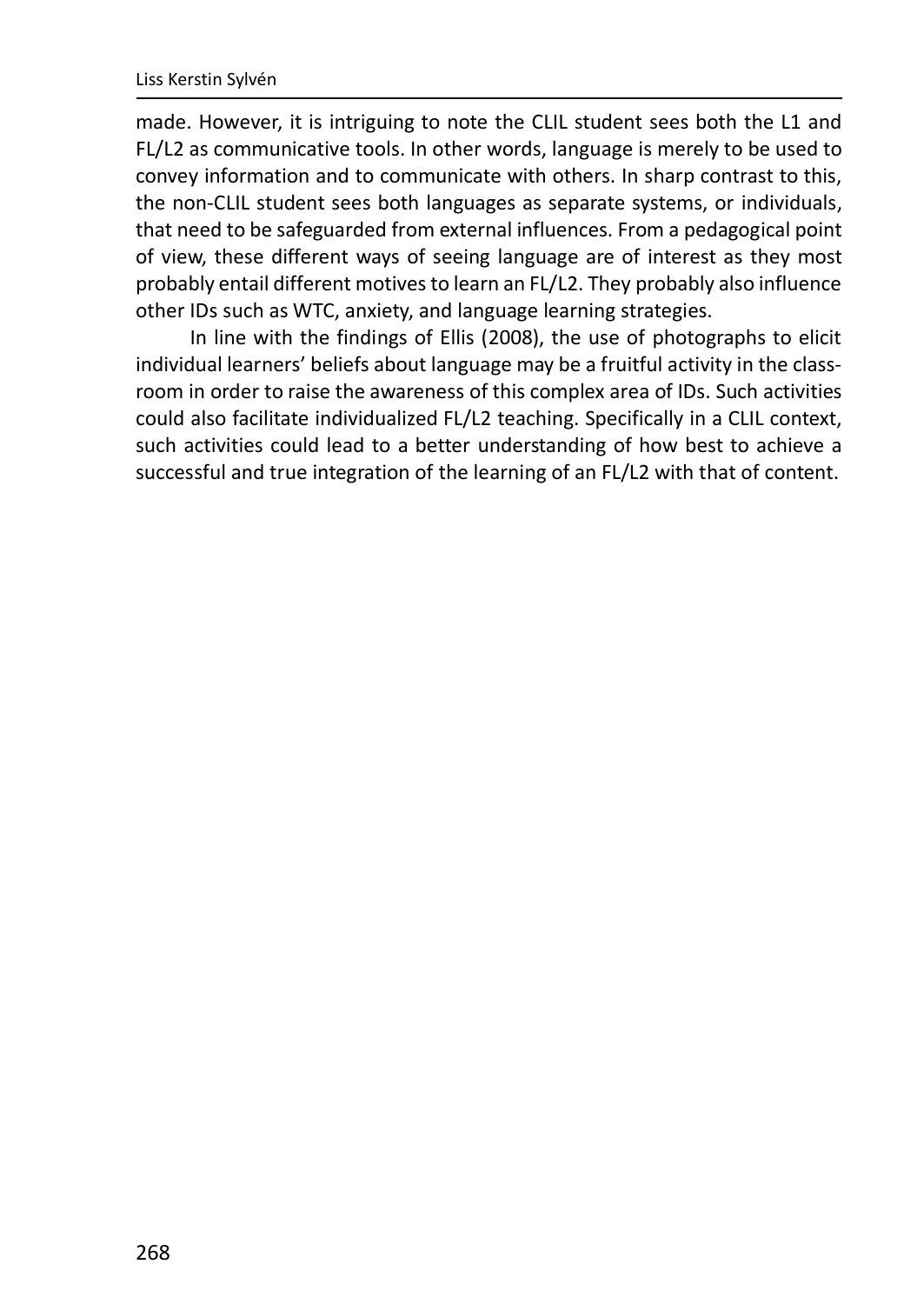#### References

- Admiraal, W., Westhoff, G., & de Bot, K. (2006). Evaluation of bilingual secondary education in the Netherlands: Students' language proficiency in English. *Educational Research and Evaluation, 12*(1), 75-93.
- Alanen, R., Kalaja, P., & Dufva, H. (2013). Visuaaliset narratiivit ja valmistuvien aineenopettajien käsitykset vieraiden kielten opettamisesta. In T. Keisanen, E. Kärkkäinen, M. Rauniomaa, P. Siitonen, & M. Siromaa (Eds.), AFinLA-e 5 - Soveltavan kielitieteen julkaisuja (pp. 24-40). Retrieved from http://ojs.tsv.fi/index.php/afinla/article/view/8738/6423.
- Barcelos, A. M. F., & Kalaja, P. (2011). Beliefs about SLA revisited. *System* (special issue)*, 39*(3), 281-416.
- Benson, P., & Lor, W. (1999). Conceptions of language and language learning. *System, 27*(4), 459-472.
- Besser, S., & Chik, A. (2014). Narratives of second language identity amongst young English learners in Hong Kong. *ELT Journal, 68*(3), 299-309.
- Bruton, A. (2011). Are the differences between CLIL and non-CLIL groups in Andalusia due to CLIL? A reply to Lorenzo, Casal and Moore (2010). *Applied Linguistics, 32*(2), 236-241.
- Chambers, J. K. (1995). *Sociolinguistic theory*. Cambridge, MA: Blackwell.
- Charmaz, K. (2006). *Constructing grounded theory*. London: Sage.
- Cotterall, S. (1995). Readiness for autonomy: Investigating learner beliefs. *System, 23*(2), 195-205.
- Cotterall, S. (1999). Key variables in language learning: What do learners believe about them? *System, 27*, 493-513.
- Dalton-Puffer, C., Nikula, T., & Smit, U. (Eds.). (2010). *Language use and language learning in CLIL classrooms*. Amsterdam: John Benjamins.
- Dufva, H., Kalaja, P., & Alanen, R. (2011, May). *'Iloinen ja innostava'?: Miten kieltenopiskelijat kuvaavat omaa opettajuuttaan*. Paper presented at the Vi-KiPeda conference Global Trends Meet Local Needs, Vaasa, Finland.
- Dweck, C. S. (2006). *Mindset: The new psychology of success*. New York: Random House.
- Dörnyei, Z. (2005). *The psychology of the language learner*. Mahway, NJ: Lawrence Erlbaum.
- Ellis, R. (2008). Learner beliefs and language learning. *Asian EFL Journal, 10*(4), 7-25.
- Fehling, S. (2008). *Language awareness und bilingualer Unterricht: Eine komparative Studie*. Frankfurt am Main: Peter Lang.
- Ferreira Barcelos, A. M., & Kalaja, P. (2013). Beliefs in SLA: Teacher. In C. A. Chapelle (Ed.), *Encyclopedia of applied linguistics*. Malden, MA: Wiley Blackwell.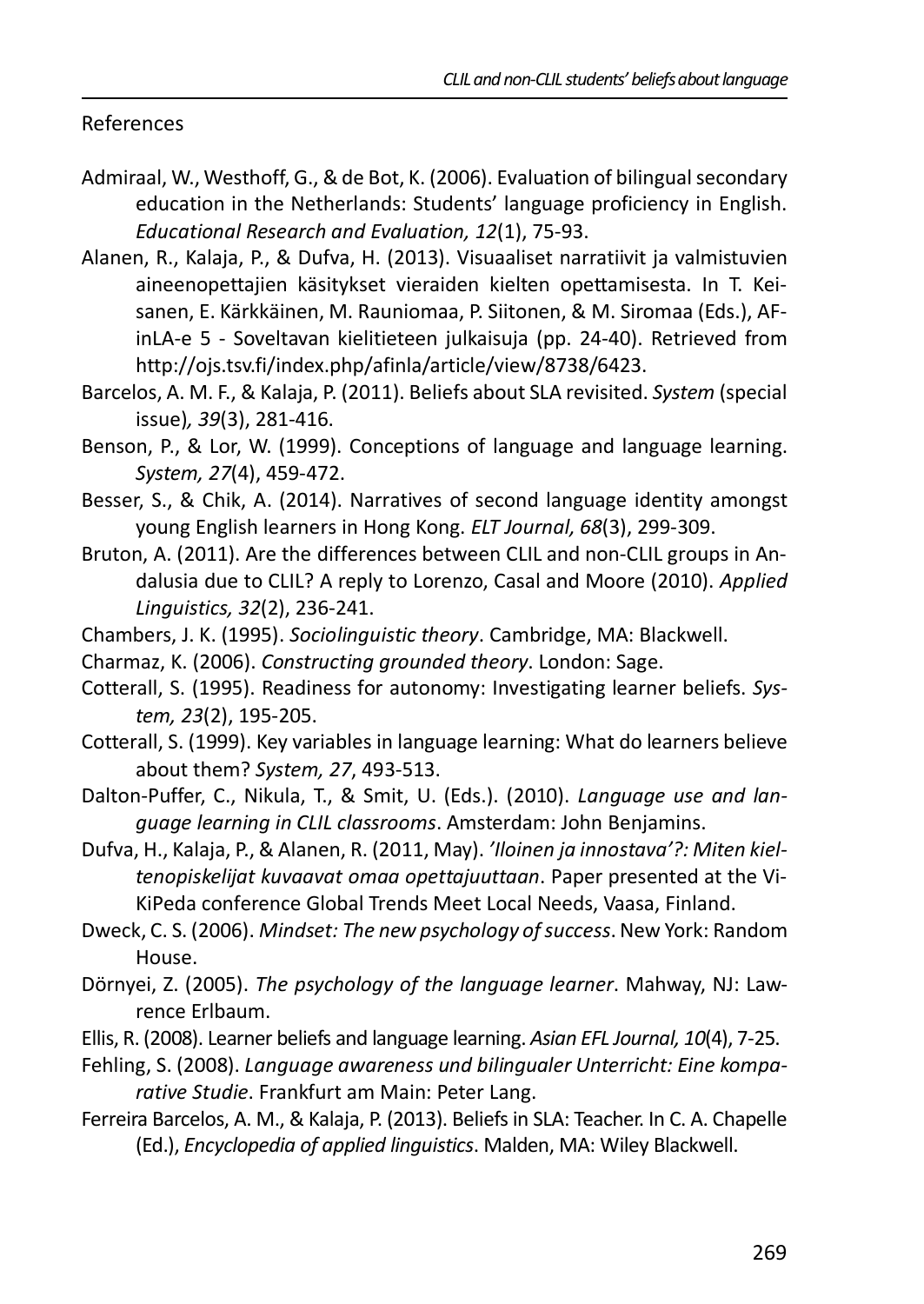Gass, S. (1997). *Input, interaction, and the second language learner*. Mahwah, NJ: Lawrence Erlbaum.

Genesee, F. (1987). *Learning through two languages.* Cambridge, MA: Newbury House.

- Horwitz, E. K. (1987). Surveying student beliefs about language learning. In A. Wenden & J. Rubin (Eds.), *Learner strategies in language learning* (pp. 119-129). London: Prentice Hall.
- Horwitz, E. K. (1999). Cultural and situational influences on foreign language learners' beliefs about language learning: A review of BALLI studies. *System, 27*(4), 557-576.
- Hyltenstam, K. (2004). Engelskan, skolans språkundervisning och svensk språkpolitik. In B. Lindgren & O. Josephson (Eds.), *Engelskan i Sverige* (pp. 36- 107). Stockholm: Svenska Språknämnden.
- Jimenéz Catalán, R. M., Ruiz de Zarobe, Y., & Cenoz, J. (2006). Vocabulary profiles of English Foreign Language learners in English as a subject and as a vehicular language. *Vienna English Working Papers, 15*(3), 23-27.
- Kalaja, P. (in press). "Dreaming is believing": the teaching of foreign languages envisioned by student teachers. In P. Kalaja (Ed.), *Beliefs, identity and agency in foreign language learning and teaching*. Basingstoke: Palgrave Macmillan.
- Kalaja, P., Alanen, R., & Dufva, H. (2008). Self-portraits of EFL learners: Finnish students draw and tell. In P. Kalaja, V. Menezes, & A. M. F. Barcelos (Eds.), *Narratives of learning and teaching EFL* (pp. 186-198). Basingstoke: Palgrave Macmillan.
- Kalaja, P., Menezes, V., & Barcelos, A. M. F. (Eds.). (2008). *Narratives of learning and teaching EFL*. Basingstoke: Palgrave Macmillan.
- Klippel, F. (2003). New prospects or imminent danger? The impact of English medium instruction on education in Germany. *Prospect, 18*(1), 68-81.
- Lasagabaster, D., & Sierra, J. M. (2009). Language attitudes in CLIL and traditional EFL classes. *International CLIL Research Journal, 1*(2), 3-17.
- Lin, A. M. Y., & Man, E. Y. F. (2010). *Bilingual education: Southeast Asian perspectives*. Hong Kong: Hong Kong University Press.
- Long, M. H. (1981). Input, interaction and second language acquisition. In H. Winitz (Ed.), *Native language and foreign language acquisition* (pp. 259- 278). New York, NY: Annals of the New York Academy of Sciences.
- Lyster, R. (2007). *Learning and teaching languages through content. A counterbalanced approach*. Amsterdam: John Benjamins.
- Marsh, D. (Ed.). (2002). *CLIL/EMILE the European dimension*. Jyväskylä: University of Jyväskylä.
- Mehisto, P., Marsh, D., & Frigols Martín, M. J. (2008). *Uncovering CLIL: Content and language integrated learning in bilingual and multilingual education*. Oxford: Macmillan.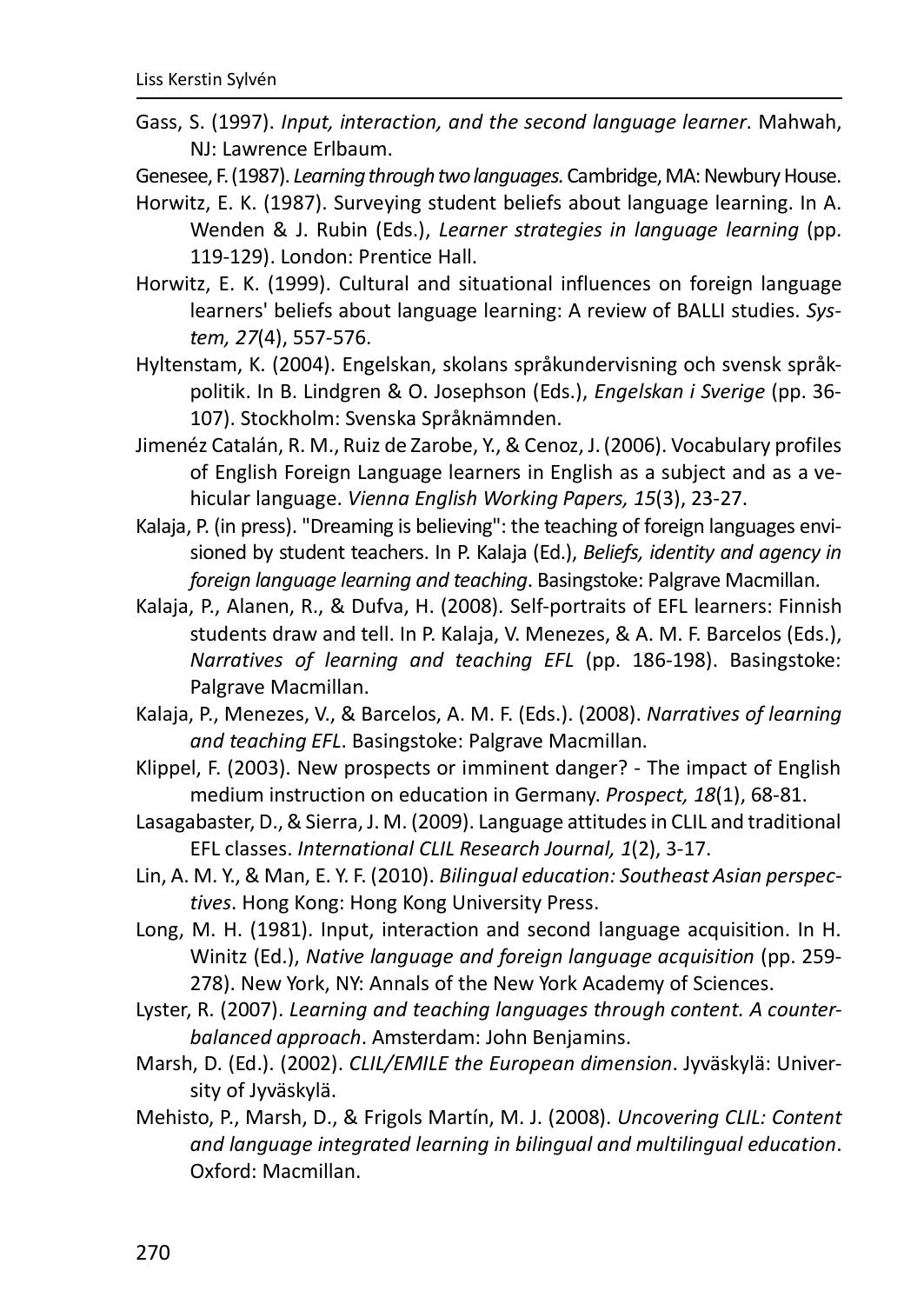- Menezes, E., & Juan-Garau, M. (2014). English learners' willingness to communicate and achievement in CLIL and formal instruction contexts. In M. Juan-Garau & J. Salazar-Noguera (Eds.), *Content-based language learning in multilingual educational environments* (pp. 221-236). New York: Springer.
- Navés, T. (2011). How promising are the results of integrating content and language for EFL writing and overall EFL proficiency? In Y. Ruiz de Zarobe, J. M. Sierra, & F. Gallardo del Puerto (Eds.), *Content and foreign language integrated learning* (pp. 155-186). Bern: Peter Lang.
- Navés, T., & Victori, M. (2010). CLIL in Catalonia: An overview of research studies. In D. Lasagabaster & Y. Ruiz de Zarobe (Eds.), *CLIL in Spain. Implementation, results and teacher training* (pp. 30-54). Newcastle upon Tyne: Cambridge Scholars Publishing.
- Nikula, T., & Pitkänen-Huhta, A. (2008). Using photographs to access stories of learning English. In P. Kalaja, V. Menezes, & A. M. F. Barcelos (Eds.), *Narratives of learning and teaching EFL* (pp. 171-185). Basingstoke: Palgrave Macmillan.
- Oscarson, M., & Apelgren, B. M. (2005). Nationella utvärderingen av grundskolan 2003 (NU-03). Engelska. Ämnesrapport till rapport 251. Stockholm: Skolverket.
- Pihko, M. K. (2007). Foreign language anxiety in content and language integrated learning (CLIL) and in traditional foreign language classes. In S. Tella (Ed.), *From brawn to brain: Strong signals in foreign language education* (pp. 129-142). Helsinki: University of Helsinki.
- Ruiz de Zarobe, Y., Sierra, J. M., & Gallardo del Puerto, F. (Eds.). (2011). *Content and foreign language integrated learning*. Bern: Peter Lang.
- Rumlich, D. (2013). Students' general English proficiency prior to CLIL. In S. Breidbach & B. Viebrock (Eds.), *Content and Language Integrated Learning (CLIL) in Europe. Research perspectives on policy and practice* (pp. 181- 202). Frankfurt: Peter Lang.
- Ryan, S., & Mercer, S. (2012). Implicit theories: Language learning mindsets. In S. Mercer, S. Ryan, & M. Williams (Eds.), *Psychology for language learning. Insights from research, theory and practice* (pp. 74-89). Basingstoke: Palgrave Macmillan.
- Skehan, P. (1991). Individual differences in second language learning. *Studies in Second Language Acquisition, 13*(2), 275-298. doi: 10.1017/S0272263100009979
- Skolverket. (2014). Kursplan engelska. Retrieved December 28, 2014, from http://www.skolverket.se/laroplaner-amnen-och-kurser/grundskoleutbildning/grundskola/engelska
- Strauss, A. L., & Corbin, J. (1998). *Basics of qualitative research: Grounded Theory procedures and techniques*. Thousand Oaks, CA: Sage.
- Sundqvist, P., & Sylvén, L. K. (2012). World of VocCraft: Computer games and Swedish learners' L2 vocabulary. In H. Reinders (Ed.), *Digital games in language learning and teaching* (pp. 189-208). Basingstoke: Palgrave Macmillan.